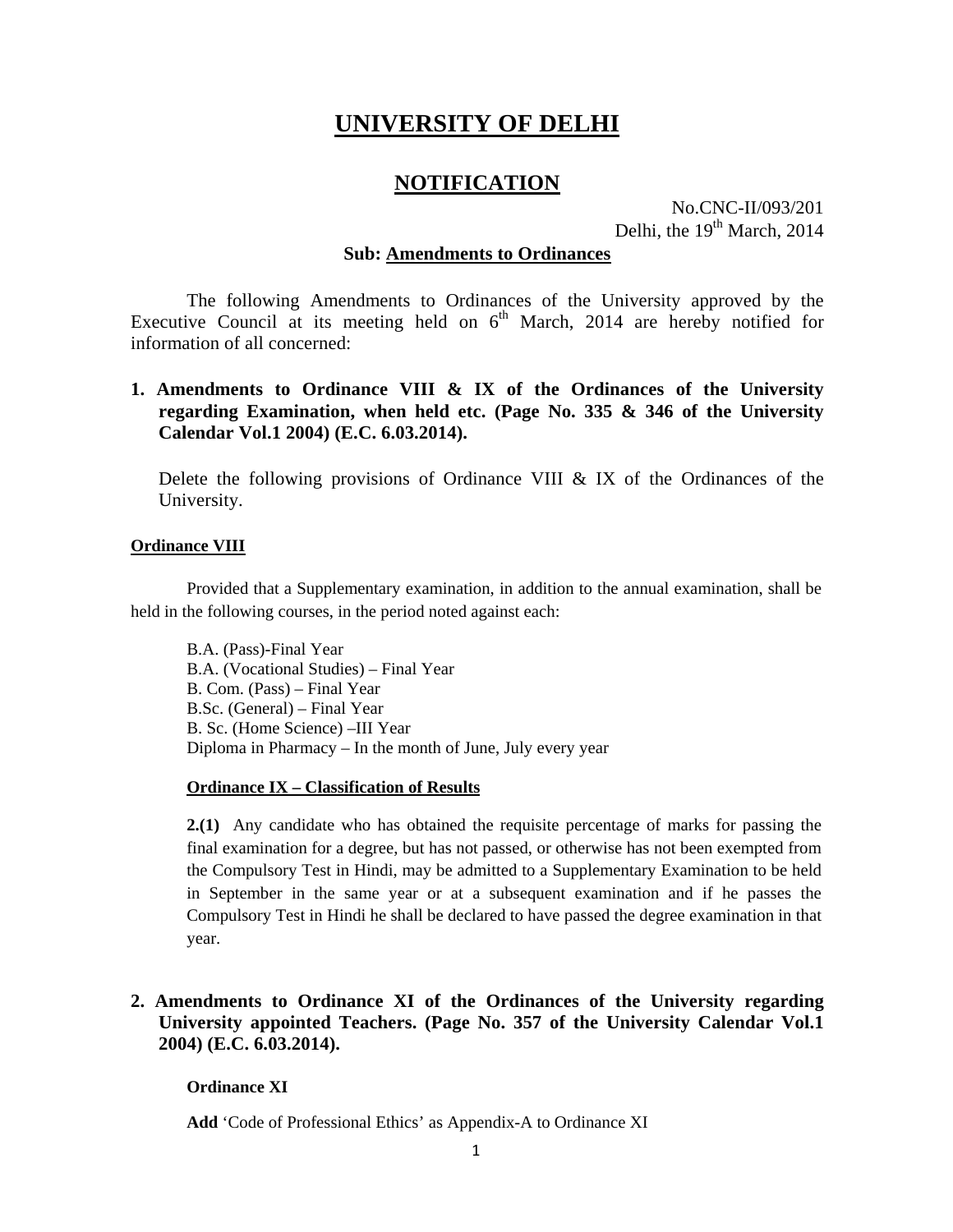(i) **Add** the following clause after Clause 1

 **Clause 1-A** The teacher shall comply with the Code of Professional Ethics (Appendix A to this Ordinance). Failure to comply with the said Code of Professional Ethics will also be construed as misconduct on the part of the teacher and he/she shall be liable to face such action as may be deemed necessary by the Vice-Chancellor and the Executive Council .

#### **Appendix-A**

#### **CODE OF PROFESSIONAL ETHICS**

#### **I. TEACHERS AND THEIR RESPONSIBILITIES:**

Whoever adopts teaching as a profession assumes the obligation to conduct himself / herself in accordance with the ideal of the profession. A teacher is constantly under the scrutiny of his students and the society at large. Therefore, every teacher should see that there is no incompatibility between his precepts and practice. The national ideals of education which have already been set forth and which he/she should seek to inculcate among students must be his/her own ideals. The profession further requires that the teachers should be calm, patient and communicative by temperament and amiable in disposition.

#### **Teachers should:**

- (i) Adhere to a responsible pattern of conduct and demeanour expected of them by the community;
- (ii) Manage their private affairs in a manner consistent with the dignity of the profession;
- (iii) Seek to make professional growth continuous through study and research;
- (iv) Express free and frank opinion by participation at professional meetings, seminars, conferences etc. towards the contribution of knowledge;
- (v) Maintain active membership of professional organizations and strive to improve education and profession through them;
- (vi) Perform their duties in the form of teaching, tutorial, practical, seminar and research work conscientiously and with dedication;
- (vii) Co-operate and assist in carrying out functions relating to the educational responsibilities of the college and the university such as: assisting in appraising applications for admission, advising and counseling students as well as assisting the conduct of university and college examinations, including supervision, invigilation and evaluation; and
- (viii) Participate in extension, co-curricular and extra-curricular activities including community service.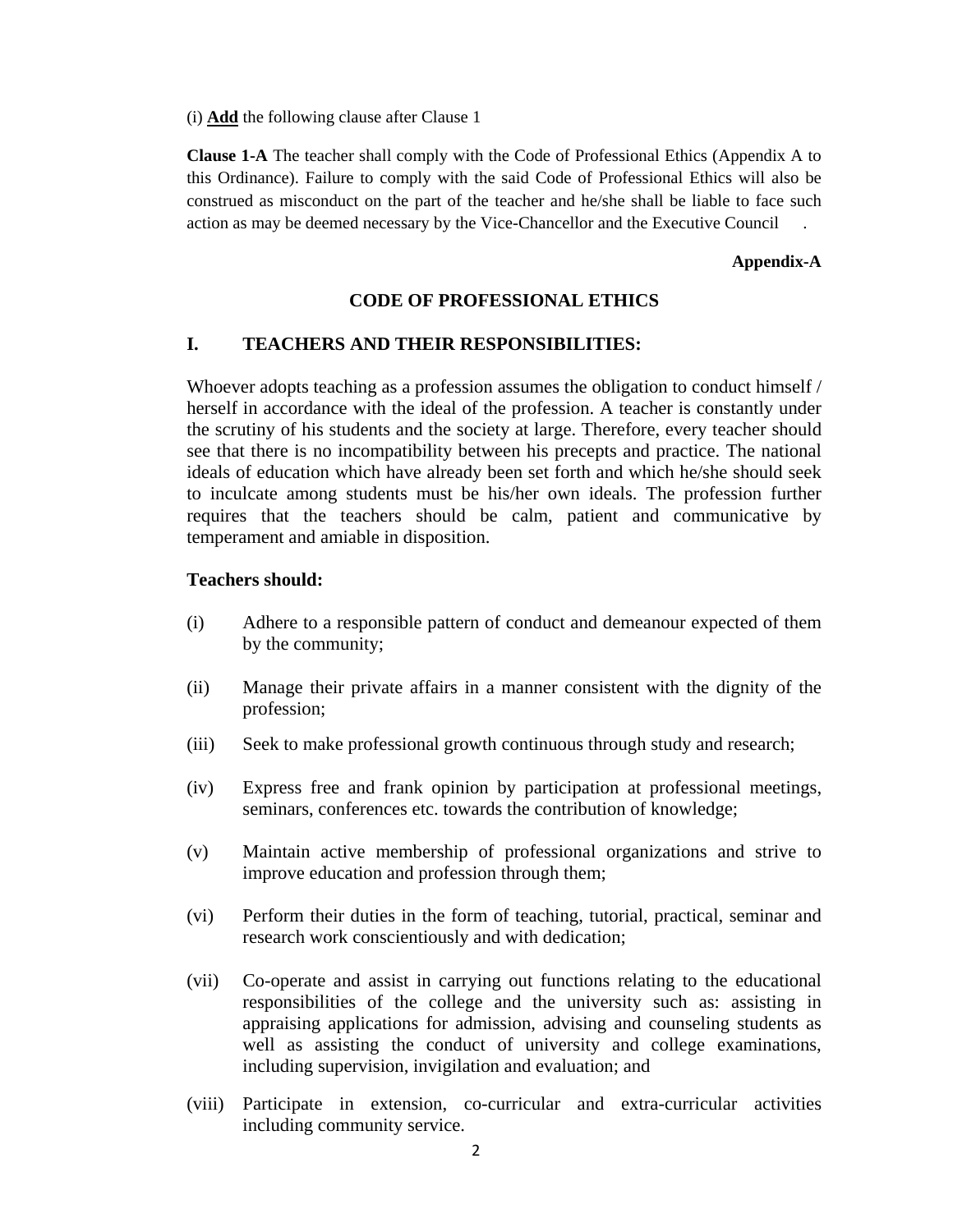### **II. TEACHERS AND THE STUDENTS**

### **Teachers should:**

- (i) Respect the right and dignity of the student in expressing his/her opinion;
- (ii) Deal justly and impartially with students regardless of their religion, caste, political, economic, social and physical characteristics;
- (iii) Recognize the difference in aptitude and capabilities among students and strive to meet their individual needs;
- (iv) Encourage students to improve their attainments, develop their personalities and at the same time contribute to community welfare;
- (v) Inculcate among students scientific outlook and respect for physical labour and ideals of democracy, patriotism and peace;
- (vi) Be affectionate to the students and not behave in a vindictive manner towards any of them for any reason;
- (vii) Pay attention to only the attainment of the student in the assessment of merit;
- (viii) Make themselves available to the students even beyond their class hours and help and guide students without any remuneration or reward;
- (ix) Aid students to develop an understanding of our national heritage and national goals; and
- (x) Refrain from inciting students against other students, colleagues or administration.

### **III. TEACHERS AND COLLEAGUES**

### **Teachers should:**

- (i) Treat other members of the profession in the same manner as they themselves wish to be treated;
- (ii) Speak respectfully of other teachers and render assistance for professional betterment;
- (iii) Refrain from lodging unsubstantiated allegations against colleagues to higher authorities; and
- (iv) Refrain from allowing considerations of caste, creed, religion, race or sex in their professional endeavour.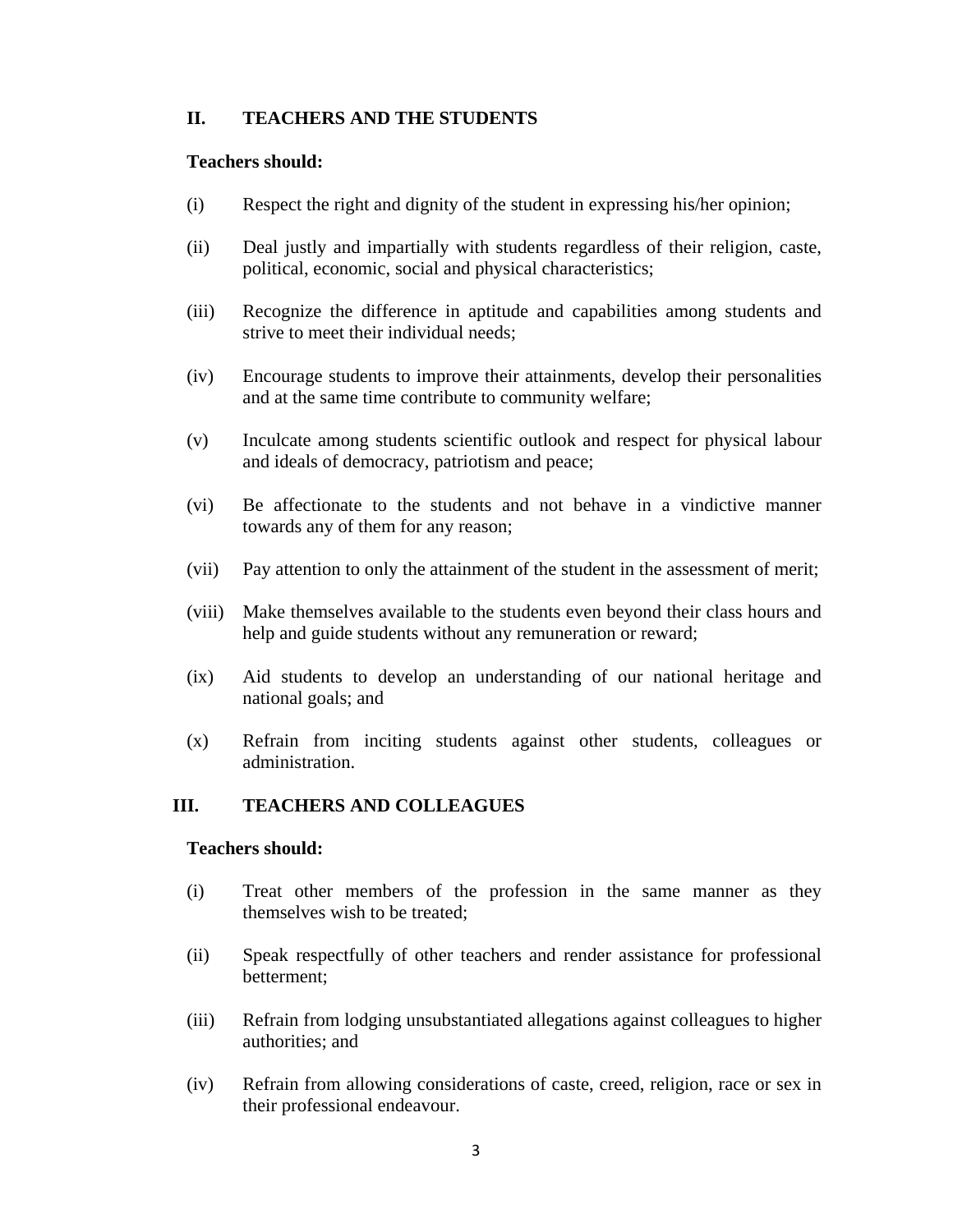### **IV. TEACHERS AND AUTHORITIES:**

#### **Teachers should:**

- (i) Discharge their professional responsibilities according to the existing rules and adhere to procedures and methods consistent with their profession in initiating steps through their own institutional bodies and/or professional organizations for change of any such rule detrimental to the professional interest;
- (ii) Refrain from undertaking any other employment and commitment including private tuitions and coaching classes which are likely to interfere with their professional responsibilities;
- (iii) Co-operate in the formulation of policies of the institution by accepting various offices and discharge responsibilities which such offices may demand;
- (iv) Co-operate through their organizations in the formulation of policies of the other institutions and accept offices;
- (v) Co-operate with the authorities for the betterment of the institutions keeping in view the interest and in conformity with dignity of the profession;
- (vi) Should adhere to the conditions of contract;
- (vii) Give and expect due notice before a change of position is made; and
- (viii) Refrain from availing themselves of leave except on unavoidable grounds and as far as practicable with prior intimation, keeping in view their particular responsibility for completion of academic schedule.

## **V. TEACHERS AND NON-TEACHING STAFF:**

- (i) Teachers should treat the non-teaching staff as colleagues and equal partners in a cooperative undertaking, within every educational institution; and
- (ii) Teachers should help in the function of joint staff-councils covering both teachers and the non-teaching staff.

### **VI. TEACHERS AND GUARDIANS**

#### **Teachers should:**

(i) Try to see through teachers' bodies and organizations, that institutions maintain contact with the guardians, their students, send reports of their performance to the guardians whenever necessary and meet the guardians in meetings convened for the purpose for mutual exchange of ideas and for the benefit of the institution.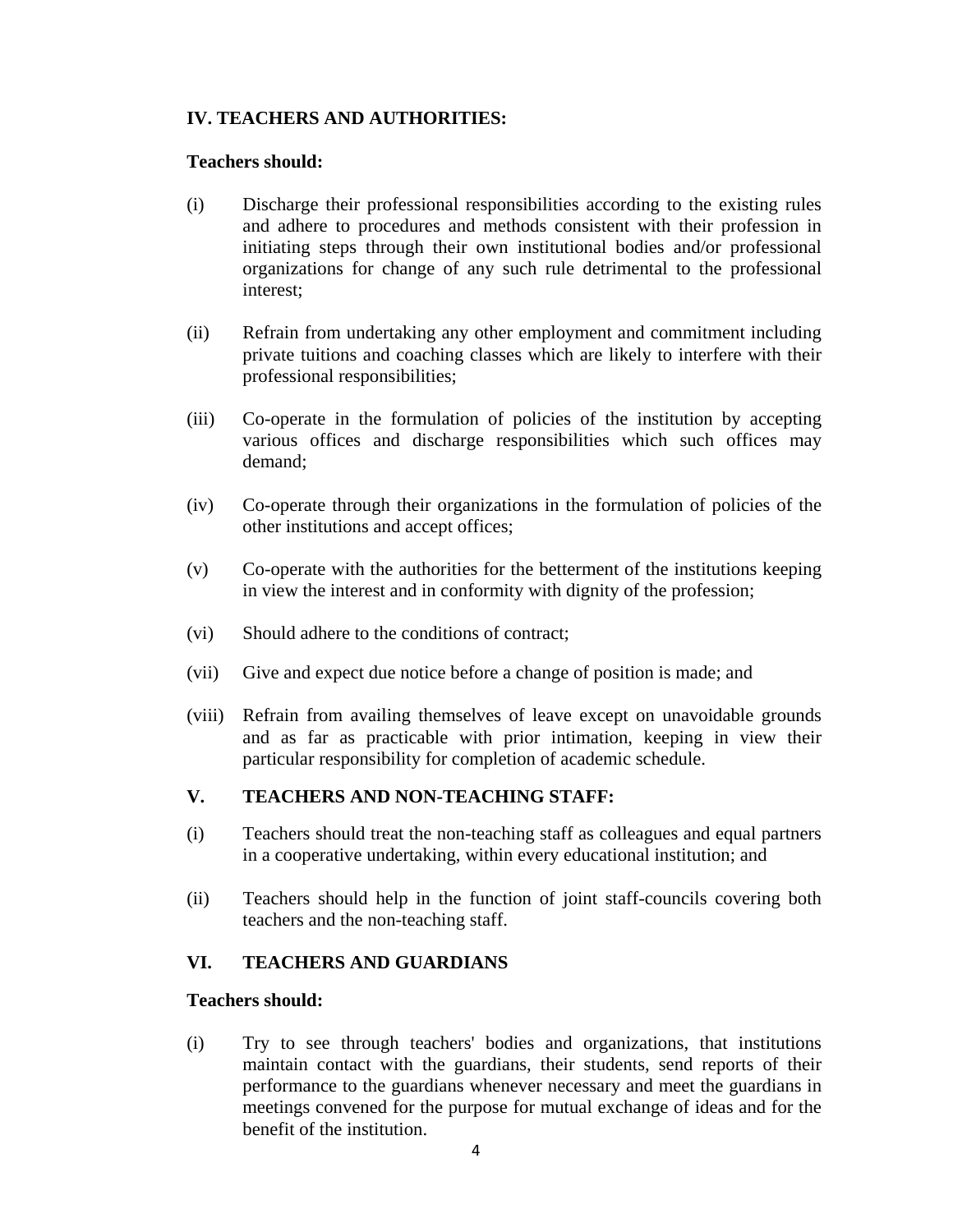#### **VII. TEACHERS AND SOCIETY**

#### **Teachers should:**

- (i) Recognize that education is a public service and strive to keep the public informed of the educational programmes which are being provided;
- (ii) Work to improve education in the community and strengthen the community's moral and intellectual life ;
- (iii) Be aware of social problems and take part in such activities as would be conducive to the progress of society and hence the country as a whole;
- (iv) Perform the duties of citizenship, participate in community activities and shoulder responsibilities of public offices;
- (v) Refrain from taking part in or subscribing to or assisting in any way activities which tend to promote feeling of hatred or enmity among different communities, religions or linguistic groups but actively work for National Integration.

### **3. Amendments to Ordinance XII of the Ordinances of the University regarding College Appointed Teachers. (Page No. 364 of the University Calendar Vol. 1, 2004) (E.C. 6.03.2014).**

- (i) **Add** 'Code of Professional Ethics' as Appendix-A to Ordinance XII
- (ii) **Add** the following clause after clause-1A.
- **Clause 1-B** The teacher shall comply with the Code of Professional Ethics (Appendix A to this Ordinance). Failure to comply with the said Code of Professional Ethics will also be construed as misconduct on the part of the teacher and he/she shall be liable to face action as deemed necessary by the Governing Body of the College.

Provided further, if the circumstances so warrant, the Vice Chancellor may direct the Governing Body of the College to initiate action against a teacher on the ground of misconduct, failing which the Vice-Chancellor may take such action as provided for in the Act, Statutes, Ordinances and Regulations of the University.

 **Add** the following provision after clause 1-B of Ordinance XII:

**Clause 1-C** The term of appointment of the Principal shall be FIVE years with eligibility for reappointment for another term only after following the due process of selection laid down under Ordinance XVIII.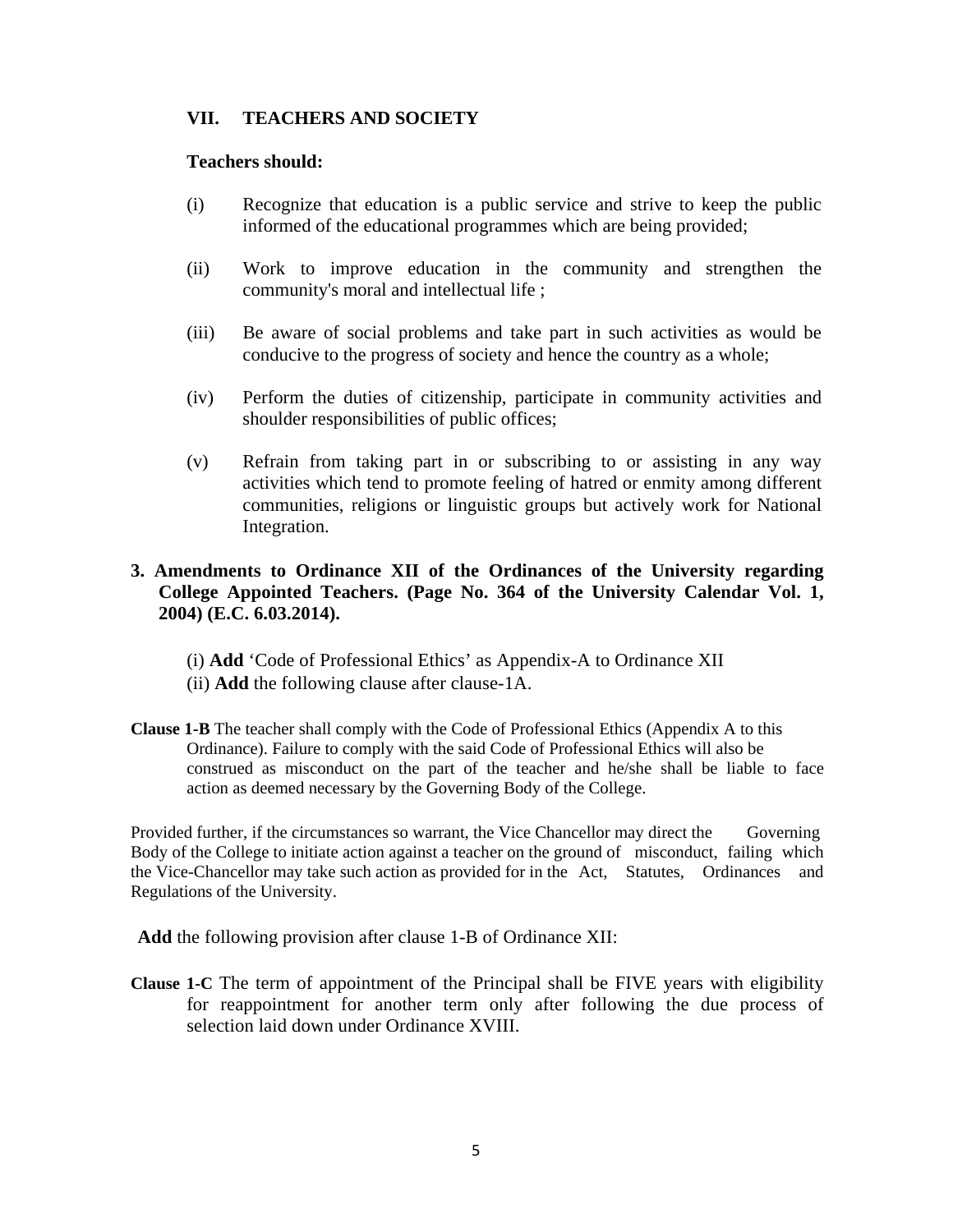#### **CODE OF PROFESSIONAL ETHICS**

#### **I. TEACHERS AND THEIR RESPONSIBILITIES:**

Whoever adopts teaching as a profession assumes the obligation to conduct himself / herself in accordance with the ideal of the profession. A teacher is constantly under the scrutiny of his students and the society at large. Therefore, every teacher should see that there is no incompatibility between his precepts and practice. The national ideals of education which have already been set forth and which he/she should seek to inculcate among students must be his/her own ideals. The profession further requires that the teachers should be calm, patient and communicative by temperament and amiable in disposition.

### **Teachers should:**

- (i) Adhere to a responsible pattern of conduct and demeanour expected of them by the community;
- (ii) Manage their private affairs in a manner consistent with the dignity of the profession;
- (iii) Seek to make professional growth continuous through study and research;
- (iv) Express free and frank opinion by participation at professional meetings, seminars, conferences etc. towards the contribution of knowledge;
- (v) Maintain active membership of professional organizations and strive to improve education and profession through them;
- (vi) Perform their duties in the form of teaching, tutorial, practical, seminar and research work conscientiously and with dedication;
- (vii) Co-operate and assist in carrying out functions relating to the educational responsibilities of the college and the university such as: assisting in appraising applications for admission, advising and counseling students as well as assisting the conduct of university and college examinations, including supervision, invigilation and evaluation; and
- (viii) Participate in extension, co-curricular and extra-curricular activities including community service.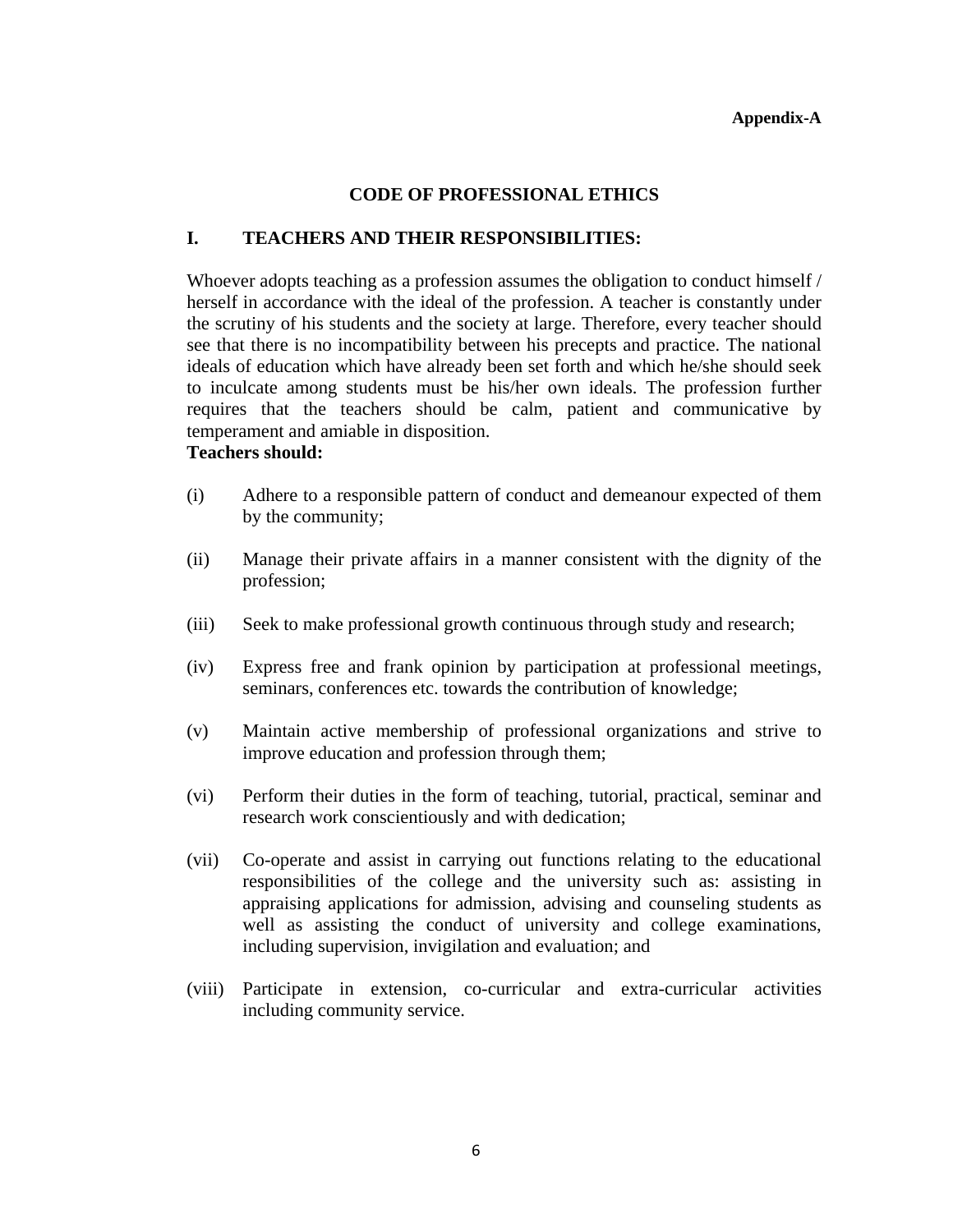### **II. TEACHERS AND THE STUDENTS**

### **Teachers should:**

- (i) Respect the right and dignity of the student in expressing his/her opinion;
- (ii) Deal justly and impartially with students regardless of their religion, caste, political, economic, social and physical characteristics;
- (iii) Recognize the difference in aptitude and capabilities among students and strive to meet their individual needs;
- (iv) Encourage students to improve their attainments, develop their personalities and at the same time contribute to community welfare;
- (v) Inculcate among students scientific outlook and respect for physical labour and ideals of democracy, patriotism and peace;
- (vi) Be affectionate to the students and not behave in a vindictive manner towards any of them for any reason;
- (vii) Pay attention to only the attainment of the student in the assessment of merit;
- (viii) Make themselves available to the students even beyond their class hours and help and guide students without any remuneration or reward;
- (ix) Aid students to develop an understanding of our national heritage and national goals; and
- (x) Refrain from inciting students against other students, colleagues or administration.

### **III. TEACHERS AND COLLEAGUES**

#### **Teachers should:**

- (i) Treat other members of the profession in the same manner as they themselves wish to be treated;
- (ii) Speak respectfully of other teachers and render assistance for professional betterment;
- (iii) Refrain from lodging unsubstantiated allegations against colleagues to higher authorities; and
- (iv) Refrain from allowing considerations of caste, creed, religion, race or sex in their professional endeavour.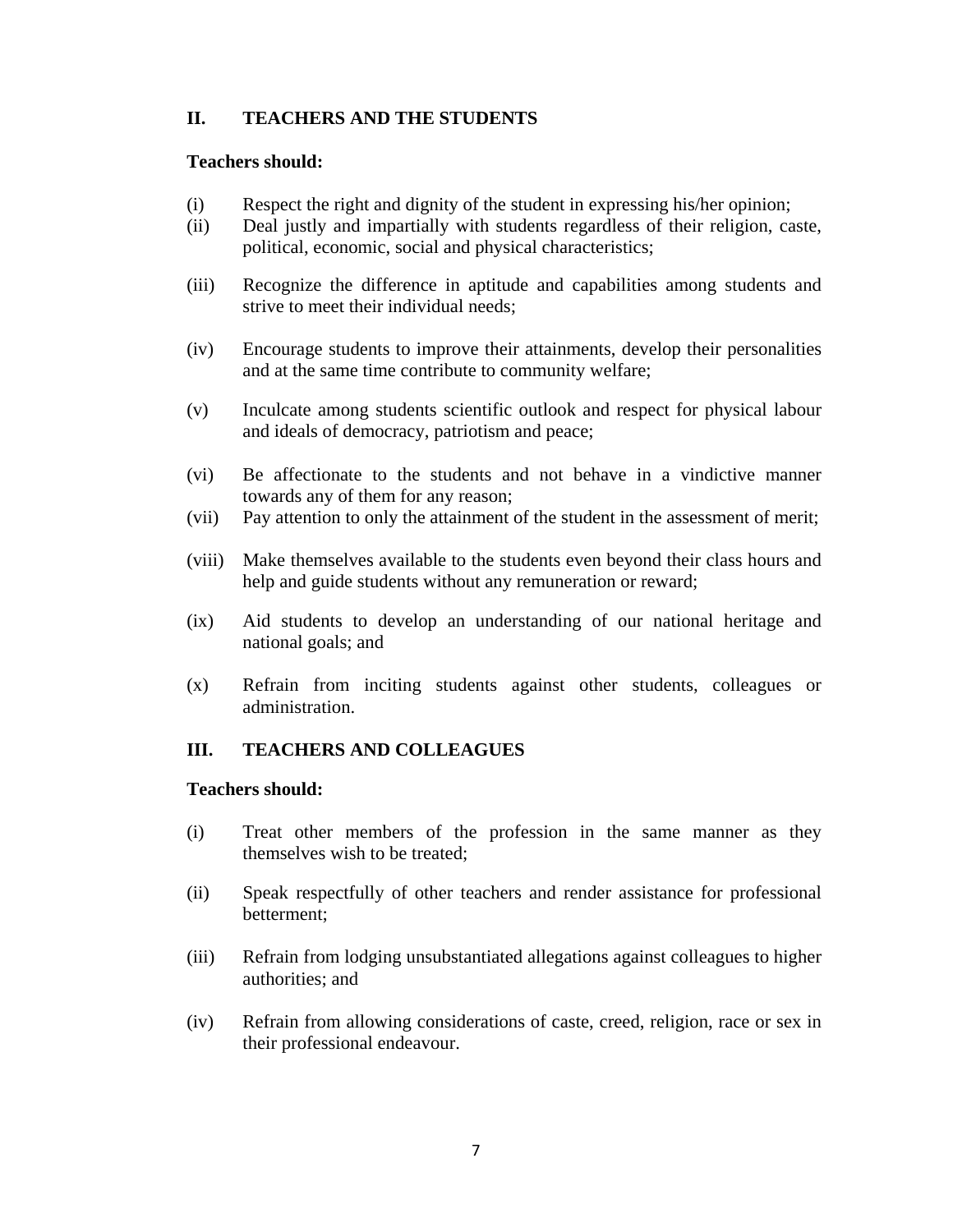### **IV. TEACHERS AND AUTHORITIES:**

#### **Teachers should:**

- (i) Discharge their professional responsibilities according to the existing rules and adhere to procedures and methods consistent with their profession in initiating steps through their own institutional bodies and/or professional organizations for change of any such rule detrimental to the professional interest;
- (ii) Refrain from undertaking any other employment and commitment including private tuitions and coaching classes which are likely to interfere with their professional responsibilities;
- (iii) Co-operate in the formulation of policies of the institution by accepting various offices and discharge responsibilities which such offices may demand;
- (iv) Co-operate through their organizations in the formulation of policies of the other institutions and accept offices;
- (v) Co-operate with the authorities for the betterment of the institutions keeping in view the interest and in conformity with dignity of the profession;
- (vi) Should adhere to the conditions of contract;
- (vii) Give and expect due notice before a change of position is made; and
- (viii) Refrain from availing themselves of leave except on unavoidable grounds and as far as practicable with prior intimation, keeping in view their particular responsibility for completion of academic schedule.

### **V. TEACHERS AND NON-TEACHING STAFF:**

- (i) Teachers should treat the non-teaching staff as colleagues and equal partners in a cooperative undertaking, within every educational institution; and
- (ii) Teachers should help in the function of joint staff-councils covering both teachers and the non-teaching staff.

### **VI. TEACHERS AND GUARDIANS**

#### **Teachers should:**

(i) Try to see through teachers' bodies and organizations, that institutions maintain contact with the guardians, their students, send reports of their performance to the guardians whenever necessary and meet the guardians in meetings convened for the purpose for mutual exchange of ideas and for the benefit of the institution.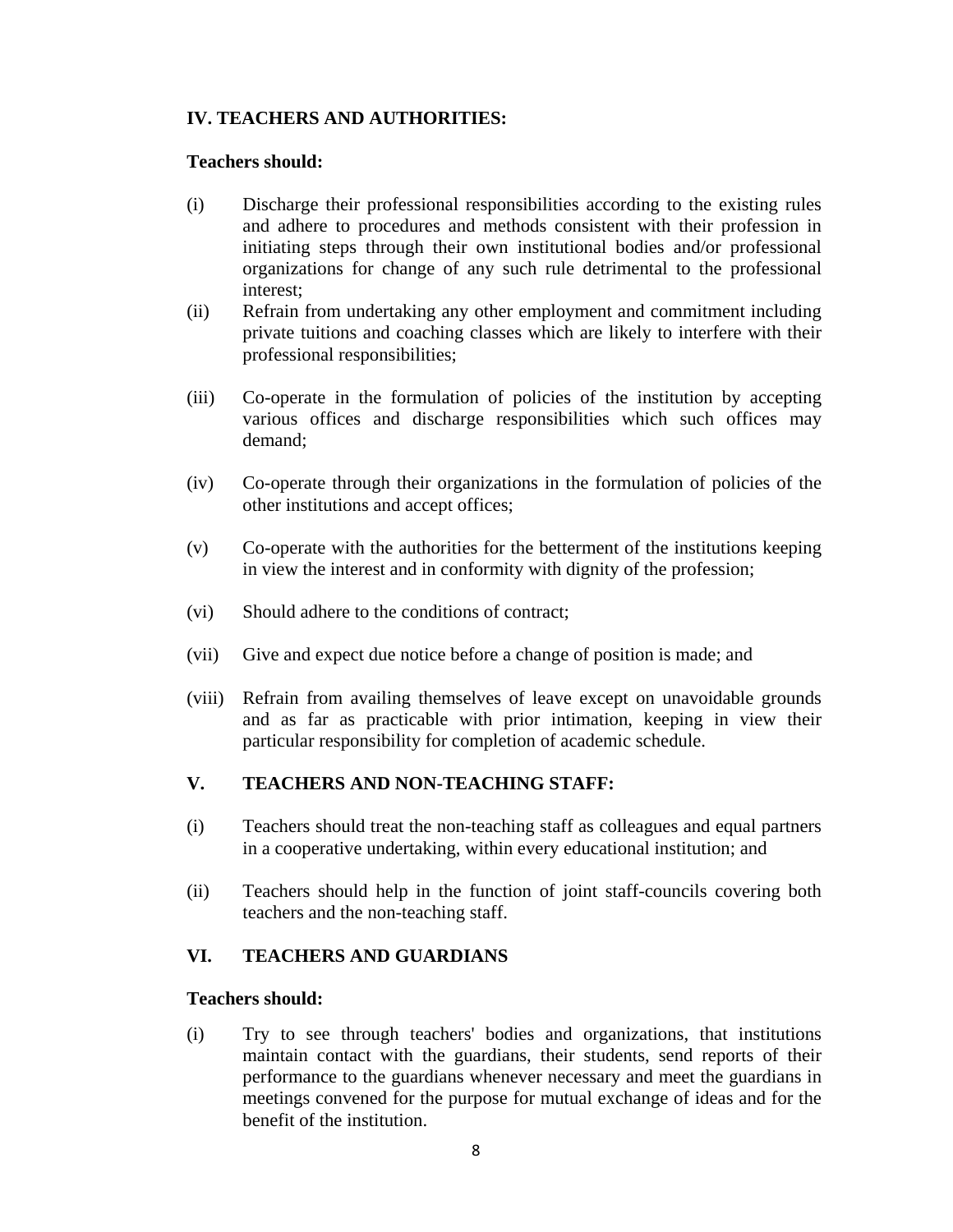### **VII. TEACHERS AND SOCIETY**

#### **Teachers should:**

- (i) Recognize that education is a public service and strive to keep the public informed of the educational programmes which are being provided;
- (ii) Work to improve education in the community and strengthen the community's moral and intellectual life ;
- (iii) Be aware of social problems and take part in such activities as would be conducive to the progress of society and hence the country as a whole;
- (iv) Perform the duties of citizenship, participate in community activities and shoulder responsibilities of public offices;
- (v) Refrain from taking part in or subscribing to or assisting in any way activities which tend to promote feeling of hatred or enmity among different communities, religions or linguistic groups but actively work for National Integration.

### **4. Amendments to Ordinance XVIII of the Ordinances of the University regarding Colleges other than those Maintained by the Government of India. (Page No. 411 of the University Calendar Vol.1 2004) (E.C. 6.03.2014)**

| S. No. | <b>Existing</b>                      | <b>Amended</b>                          |
|--------|--------------------------------------|-----------------------------------------|
| 1.     | 7(2)<br>The appointment of the       | $7(2)$ (a) The appointment of the       |
|        | Principal shall be made by the       | Principal shall be made by the          |
|        | Governing Body of the College on     | Governing Body of the College on        |
|        | the recommendation of a Selection    | the recommendation of a Selection       |
|        | Committee consisting of the          | Committee consisting of<br>the          |
|        | Chairman of the Governing Body       | following:                              |
|        | (Chairman), one member of the        |                                         |
|        | Governing Body to be nominated by    | 1. Chairperson of the Governing         |
|        | the Chairman, two nominees of the    | Body as Chairperson.                    |
|        | Vice-Chancellor, out of whom one     |                                         |
|        | should be an expert, three experts   | 2. Two members of the Governing         |
|        | consisting of the Principal of a     | Body of the College to be nominated     |
|        | College, a Professor and<br>an       | by the Chairperson of whom one          |
|        | accomplished educationist<br>not     | shall be an expert in academic          |
|        | below the rank of a Professor (to be | administration.                         |
|        | nominated by the Governing Body)     | 3. One nominee of the Vice-             |
|        | out of a panel of experts approved   | Chancellor who shall be a Higher        |
|        | by the Vice-Chancellor (At least     | Education expert. In case<br>of         |
|        | four<br>members, including<br>two    | Colleges notified/declared<br><b>as</b> |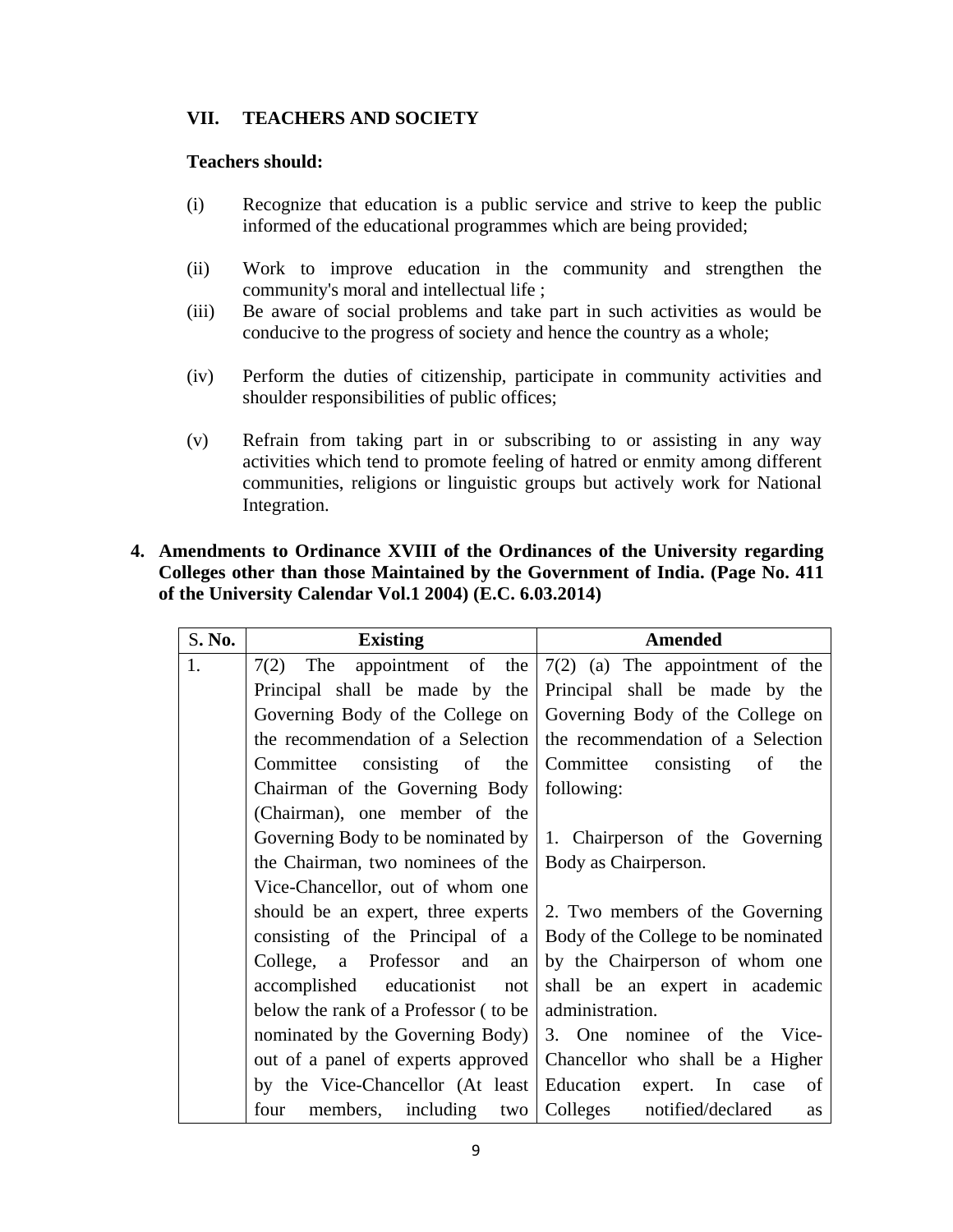| should constitute<br>the<br>experts,  | minority educational institutions,                                            |
|---------------------------------------|-------------------------------------------------------------------------------|
| quorum), provided that prior to final | one nominee of the Chairperson of                                             |
| selection and appointment (a) the     | the College from out of a panel of                                            |
| Governing Body shall submit to the    | five names, preferably<br>from                                                |
| University a list of persons who      | minority<br>communities,                                                      |
| have applied for the post of          | recommended<br>by<br>the<br>Vice-                                             |
| Principal, as also names of persons,  | Chancellor of whom one should be a                                            |
| who may not have applied but          | subject expert.                                                               |
| whose names the Governing Body        |                                                                               |
| may desire to consider for the post,  | 4. Three experts consisting of the                                            |
| in a form prescribed by the           | Principal of a college, a Professor                                           |
| University and shall indicate the     | and an accomplished educationist                                              |
| persons from whom, in their           | not below the rank of a Professor (to                                         |
| opinion, the final selection may be   | be nominated by the Governing                                                 |
| made;                                 | Body of the college) out of a panel                                           |
|                                       | of six experts approved by the                                                |
|                                       | Academic Council.                                                             |
|                                       |                                                                               |
|                                       | An academician representing<br>5.                                             |
|                                       | SC/ST/OBC/Minority/Women/Perso                                                |
|                                       | ns with Disability categories, if any                                         |
|                                       | of candidates representing these                                              |
|                                       | categories is an applicant, to be                                             |
|                                       | nominated by the Vice-Chancellor,                                             |
|                                       | if any of the above members of the                                            |
|                                       | selection committee does not belong                                           |
|                                       | to that category.                                                             |
|                                       |                                                                               |
|                                       |                                                                               |
|                                       | (b) At least five members, including                                          |
|                                       | will<br>two experts<br>constitute<br>the                                      |
|                                       | quorum.                                                                       |
|                                       |                                                                               |
|                                       | (c) The list of selected and waitlisted<br>candidates/Panel of names in order |
|                                       |                                                                               |
|                                       | of merit, duly signed by all members<br>of the selection committee shall be   |
|                                       |                                                                               |
|                                       | forwarded to the University.                                                  |
| (b) the list thus submitted shall be  | (b) No change (i) to $(v)$                                                    |
| considered<br>by<br>the<br>selected   |                                                                               |
|                                       |                                                                               |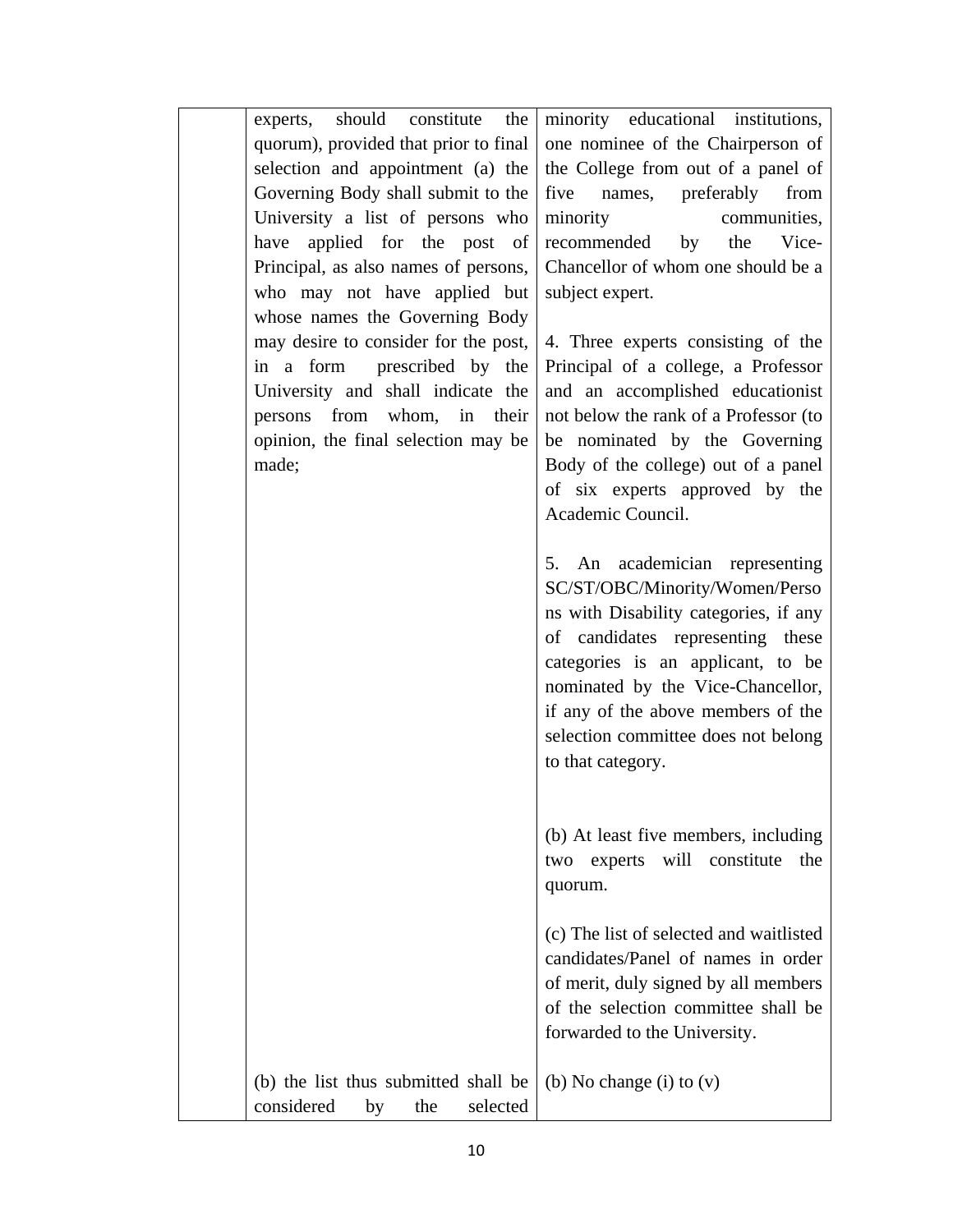| committee<br>constituted<br>for<br>the                               | (vi) An academician representing      |
|----------------------------------------------------------------------|---------------------------------------|
| the<br>purpose and consisting of                                     | SC/ST/OBC/Minority/Women/Perso        |
| following:                                                           | ns with Disability categories, if any |
| (i) Vice-Chancellor,                                                 | of candidates representing these      |
| (ii) Pro-Vice-Chancellor,                                            | categories is an applicant, to be     |
| (iii) A nominee of the Visitor,                                      | nominated by the Vice-Chancellor,     |
| (iv) Chairman of the Governing                                       | if any of the above members of the    |
| Body of the College concerned; and                                   | selection committee does not belong   |
| (v) Two members of the Executive                                     | to that category.                     |
| Council, nominated by it; and                                        |                                       |
|                                                                      |                                       |
| (c) on the recommendation of the                                     | (c) No change                         |
| Selection Committee the University                                   |                                       |
| shall transmit to Governing Body a                                   |                                       |
| of preference<br>whom<br>list<br>the                                 |                                       |
| University would be prepared to                                      |                                       |
| recognize as Principal or, if none of                                |                                       |
| applicants<br>considered<br>the<br>are                               |                                       |
| suitable, shall refrain from sending a                               |                                       |
| list, in which case the post shall be                                |                                       |
| re-advertised.                                                       |                                       |
|                                                                      |                                       |
| Provide that where in the opinion of                                 | Provided<br>that<br>the<br>of<br>term |
| the Vice-Chancellor, emergency                                       | appointment of the college principal  |
| action is called for or where in his                                 | shall be FIVE years with eligibility  |
| opinion, it would be unnecessary to                                  | for reappointment for another term    |
| adopt the procedure prescribed in                                    | only after following the due process  |
| (b)<br>and (c) above, the Vice-                                      | of selection laid down under this     |
| Chancellor may indicate merely                                       | Ordinance.                            |
| which of the candidates included in                                  |                                       |
| the list submitted by the Governing                                  |                                       |
| Body under sub-clause $2(a)$ of<br>Clause 7 of Ordinance XVIII, will |                                       |
| not be acceptable to the University,                                 |                                       |
| briefly indicating ground for the                                    |                                       |
| decision. In such a case, the                                        |                                       |
| Governing Body will be free to                                       |                                       |
| appoint any person from any of the                                   |                                       |
| candidates against whom no such                                      |                                       |
| disapproval has been indicated.                                      |                                       |
|                                                                      |                                       |
|                                                                      |                                       |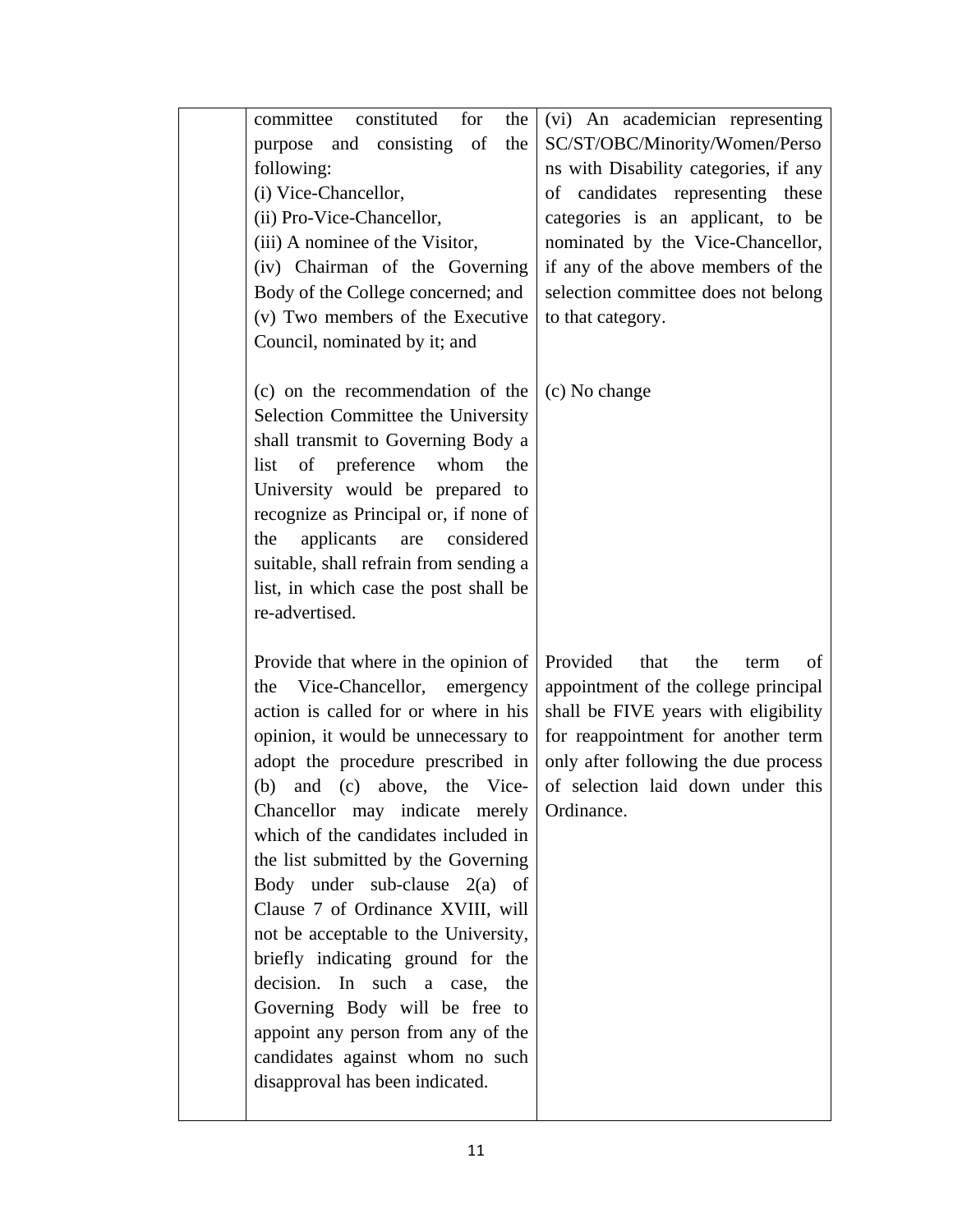**5. Amendments to Ordinance XXIV of the Ordinances of the University relating to Qualification for the Post of Principals of Colleges. (Page No. 519 of the University Calendar Vol.1 2004) (E.C. 6.03.2014).** 

| S. No. | <b>Existing</b>                                                                                                                                                                                                                                                                                                                                                                                                                                                                           | <b>Amended</b>                                                                                                                                                                                                                                                                                                                                                                                                                                                                                                                                                                                                                                                                                                                                                                                                                                                                                                                                                                                                                                                                                               |
|--------|-------------------------------------------------------------------------------------------------------------------------------------------------------------------------------------------------------------------------------------------------------------------------------------------------------------------------------------------------------------------------------------------------------------------------------------------------------------------------------------------|--------------------------------------------------------------------------------------------------------------------------------------------------------------------------------------------------------------------------------------------------------------------------------------------------------------------------------------------------------------------------------------------------------------------------------------------------------------------------------------------------------------------------------------------------------------------------------------------------------------------------------------------------------------------------------------------------------------------------------------------------------------------------------------------------------------------------------------------------------------------------------------------------------------------------------------------------------------------------------------------------------------------------------------------------------------------------------------------------------------|
| 1.     | 1. A Master's degree in a relevant                                                                                                                                                                                                                                                                                                                                                                                                                                                        | XII Qualifications for the post of                                                                                                                                                                                                                                                                                                                                                                                                                                                                                                                                                                                                                                                                                                                                                                                                                                                                                                                                                                                                                                                                           |
|        | subject with at least 55% marks or                                                                                                                                                                                                                                                                                                                                                                                                                                                        | Principal of colleges.                                                                                                                                                                                                                                                                                                                                                                                                                                                                                                                                                                                                                                                                                                                                                                                                                                                                                                                                                                                                                                                                                       |
|        | an equivalent grade of 'B' in the                                                                                                                                                                                                                                                                                                                                                                                                                                                         |                                                                                                                                                                                                                                                                                                                                                                                                                                                                                                                                                                                                                                                                                                                                                                                                                                                                                                                                                                                                                                                                                                              |
|        | seven point scale with letter grade                                                                                                                                                                                                                                                                                                                                                                                                                                                       | I. Principal (other than the Colleges                                                                                                                                                                                                                                                                                                                                                                                                                                                                                                                                                                                                                                                                                                                                                                                                                                                                                                                                                                                                                                                                        |
|        | O, A, B, C, D, E & F.                                                                                                                                                                                                                                                                                                                                                                                                                                                                     | of Education, Physical Education &                                                                                                                                                                                                                                                                                                                                                                                                                                                                                                                                                                                                                                                                                                                                                                                                                                                                                                                                                                                                                                                                           |
|        | 2. Ph.D. or equivalent degree.                                                                                                                                                                                                                                                                                                                                                                                                                                                            | <b>Medical Colleges,)</b>                                                                                                                                                                                                                                                                                                                                                                                                                                                                                                                                                                                                                                                                                                                                                                                                                                                                                                                                                                                                                                                                                    |
|        | 3. Total experience of fifteen years<br>of teaching and/or post-doctoral<br>research in Universities/Colleges<br>and other institutions of higher<br>education.<br>Note: The minimum requirement<br>of 55% shall not be insisted upon<br>for the post of Principal for<br>existing teachers who are already<br>in the University system. But in no<br>case would this be less than 50%.<br>However, these marks should be<br>insisted upon for those entering the<br>system from outside. | (i) A Master's Degree with at least<br>55% marks (or an equivalent grade in<br>scale wherever grading<br>point<br>a<br>system is followed) by a recognized<br>University.<br>(ii)<br>$\mathbf{A}$<br>Ph.D.<br>in<br>Degree<br>concerned/allied/relevant<br>discipher(s)<br>institution<br>in<br>the<br>concerned with evidence of published<br>work and research guidance.<br>(iii) Associate Professor/Professor<br>with a total experience of fifteen<br>years of teaching/research/<br>administration<br>Universities,<br>in<br>Colleges and other institutions of<br>higher education.<br>(iv) A minimum score as stipulated in<br>the Academic Performance Indicator<br>(API) based Performance<br><b>Based</b><br>Appraisal System (PBAS), as set out<br>Ordinance<br>this<br>for<br>direct<br>in<br>of<br>recruitment<br>Professors<br>in<br>University/Colleges.<br>(v) The term of appointment of the<br>College Principal shall be FIVE<br>with<br>eligibility<br>years<br>for<br>reappointment for another term only<br>after following the due process of<br>selection laid down under Ordinance |
|        |                                                                                                                                                                                                                                                                                                                                                                                                                                                                                           | XVIII.                                                                                                                                                                                                                                                                                                                                                                                                                                                                                                                                                                                                                                                                                                                                                                                                                                                                                                                                                                                                                                                                                                       |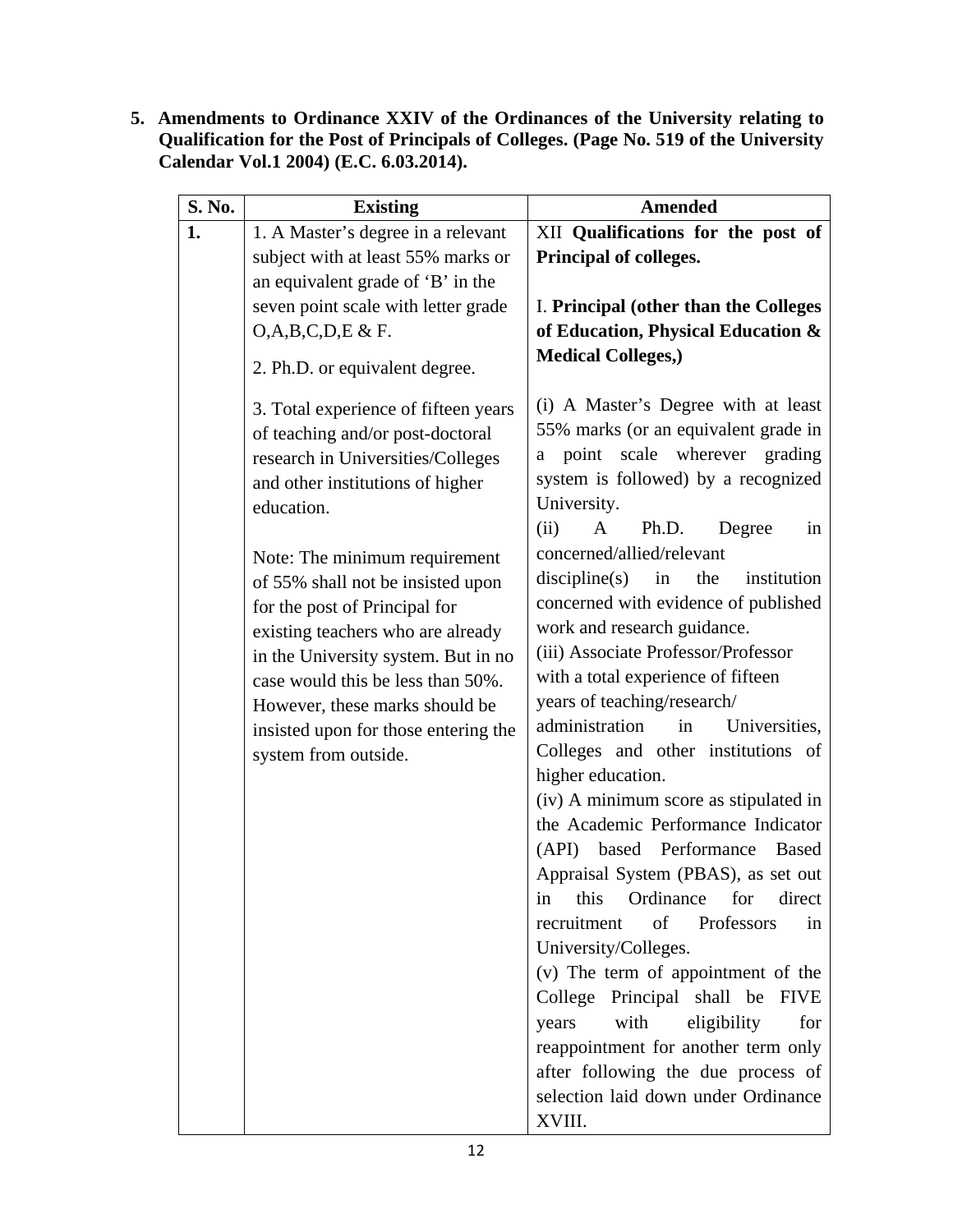**6. Amendments to Ordinance XXVIII of the Ordinances of the University regarding Scholarship, Fellowship, Medal and Prizes. (Page No. 609 of the University Calendar Vol.1 2004) (E.C. 6.03.2014)** 

| S. No. | <b>Existing</b>                              | <b>Amended</b>                              |
|--------|----------------------------------------------|---------------------------------------------|
| 3.     | The criteria for selection of the students   | The criteria for selection of the           |
|        | award of the following<br>for<br>six         | students for award of the following         |
|        | scholarships shall be made on the basis      | six scholarships shall be result of         |
|        | of their ranks in the merit lists drawn      | Semester I Examination of the               |
|        | by the department of East Asian              | respective courses:                         |
|        | <b>Studies</b><br>for admission<br>to<br>the | year Intensive Advanced<br>One              |
|        | respective courses:                          | Diploma in Japanese Language (2)            |
|        | One year Intensive Advanced Diploma          | One year Post Intensive Advanced            |
|        | in Japanese Language (2) One year Post       | Diploma in Japanese Language (2)            |
|        | Intensive Advanced Diploma<br>in             | M.A. in Japanese Ist year (1), M.A.         |
|        | Japanese Language (2) M.A. in                | in (East Asian Studies) Ist year (1)        |
|        | Japanese lst year (1) M.A. In (East          | The toppers in the result of                |
|        | Asian Studies) $Ist$ year                    | <b>Semester-I</b> of the respective courses |
|        | (1) The toppers of the merit lists shall     | shall be awarded these scholarships.        |
|        | be awarded these scholarships. In case       | In case the toppers are not eligible,       |
|        | the toppers are not eligible to get the      | the scholarships shall be awarded to        |
|        | scholarships shall be awarded to the         | the students next in the merit lists.       |
|        | students next in the merit lists.            |                                             |

### **116. Mitsubishi Corporation India Ltd.**

**7. Replace the existing Ordinance XV-D Sexual Harassment with the Sexual Harassment of Women at Workplace (Prevention, Prohibition and Redressal) Act. 2013 (Appendix-A) and the Sexual Harassment of Women at Workplace (Prevention, Prohibition and Redressal) Rules. 2013 (Appendix-B). (Page No. 386 of the University Calendar Vol.1 2004) (E.C. 6.03.2014)** 

### **Appendix-A**

## **THE SEXUAL HARASSMENT OF WOMEN AT WORKPLACE (PREVENTION, PROHIBITION AND REDRESSAL) ACT, 2013**

Section 1 -Short title extent and commencement.

(1) This Act may be called the Sexual Harassment of Women at Workplace (Prevention. Prohibition and Redressal) Act, 2013.

(2) It extends to the whole of India.

(3) It shall come into force on such  $\frac{1}{4}$  date as the Central Government may, by notification in the Official Gazette, appoint.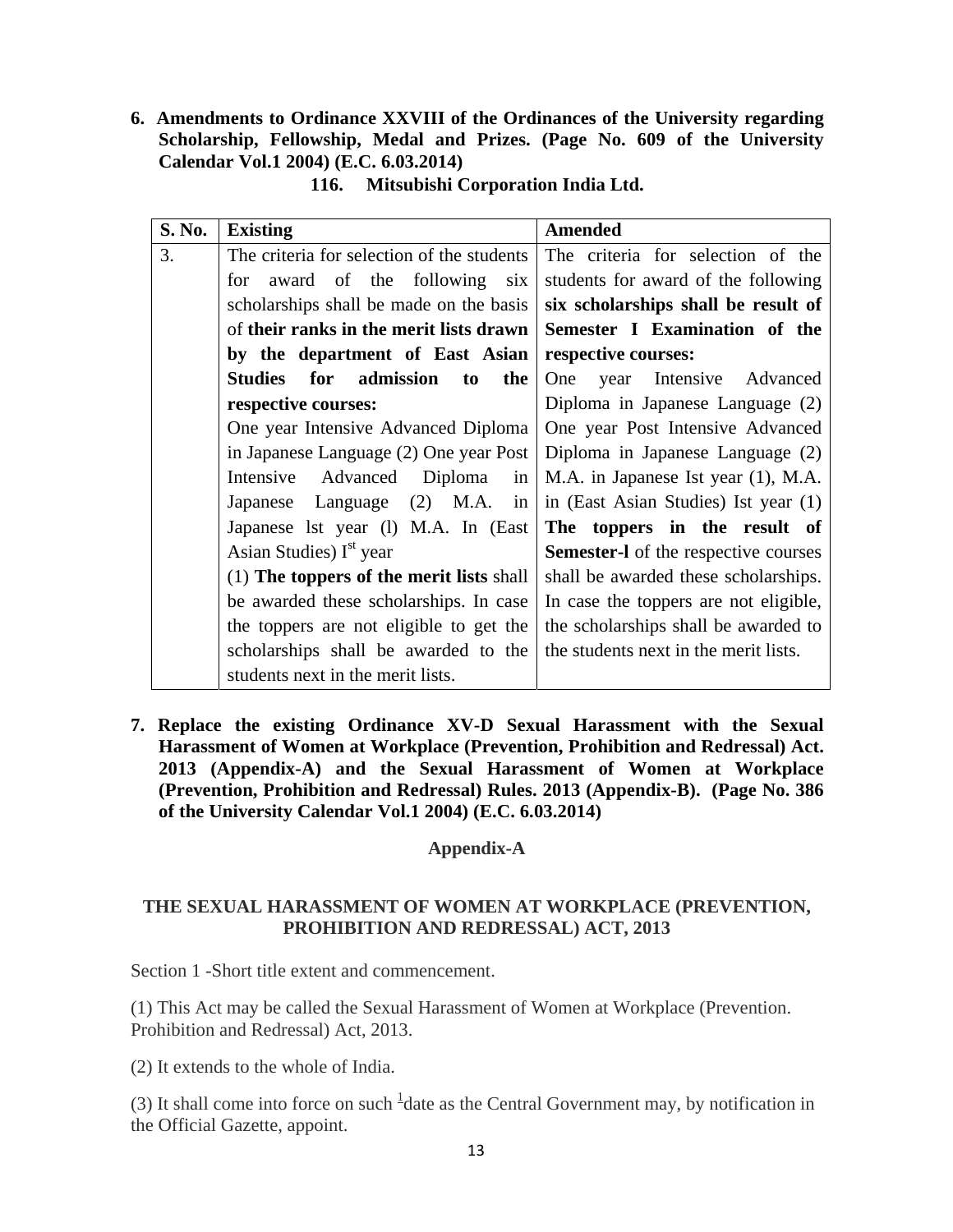Section 2 –Definitions.

2. In this Act unless the context otherwise requires.—

(a) "aggrieved woman" means –

 (i) in relation to a workplace, a woman, of any age whether employed or not, who alleges to have been subjected to any act of sexual harassment by the respondent;

 (ii) in relation to a dwelling place or house, a woman of any age who is employed in such a dwelling place or house;

(b) "appropriate Government" means—

 (i) in relation to a workplace which is established, owned, controlled or wholly or substantially financed by funds provided directly or indirectly—

 (A) by the Central Government or the Union territory administration, the Central Government;

(B) by the State Government, the State Government;

 (ii) in relation to any workplace not covered under sub-clause (i) and falling within its territory, the State Government;

 (c) "Chairperson" means the Chairperson of the Local Complaints Committee nominated under sub-section (1) of section 7;

(d) "District Officer" means an officer notified under section 5;

(e) "domestic worker" means a woman who is employed to do the household

work in any household for remuneration whether in cash or kind, either directly or through any agency on a temporary, permanent, part time or full time basis, but does not include any member of the family of the employer;

 (f) "employee" means a person employed at a workplace for any work on regular, temporary, ad hoc or daily wage basis, either directly or through an agent, including a contractor, with or, without the knowledge of the principal employer, whether for remuneration or not, or working on a voluntary basis or otherwise, whether the terms of employment are express or implied and includes a co-worker, a contract worker, probationer, trainee, apprentice or called by any other such name;

(g) "employer" means—

 (i) in relation to any department, organisation, undertaking, establishment, enterprise, institution, office, branch or unit of the appropriate Government or a local authority, the head of that department, organisation, undertaking, establishment, enterprise, institution, office, branch or unit or such other officer as the appropriate Government or the local authority, as the case may be, may by an order specify in this behalf;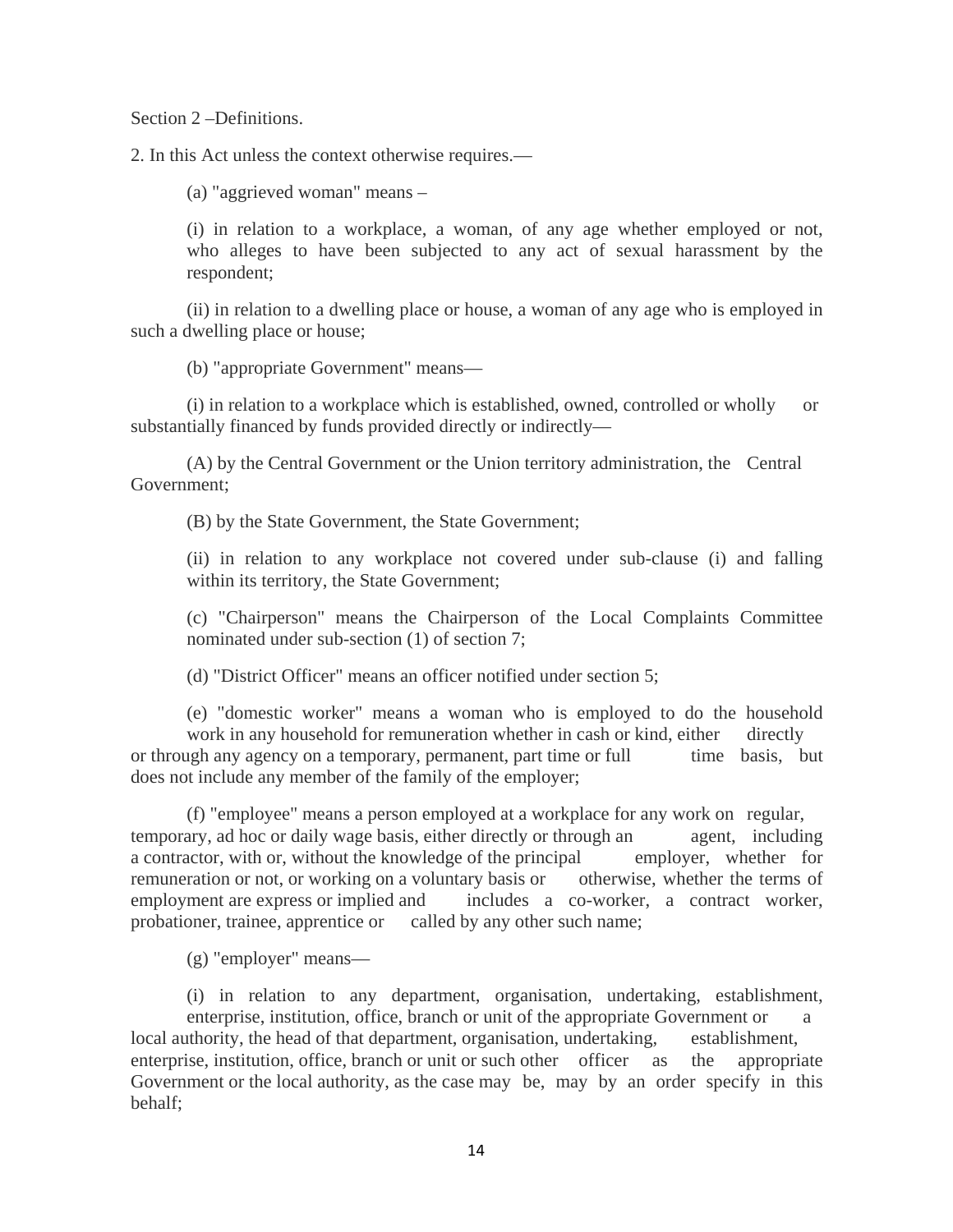(ii) in any workplace not covered under sub-clause (i), any person responsible for the management, supervision and control of the workplace

 Explanation.--For the purposes of this sub-clause "management" includes the person or board or committee responsible for formulation and administration of polices for such organisation;

 (iii) in relation to workplace covered under sub-clauses (i) and (ii), the person discharging contractual obligations with respect to his or her employees;

 (iv) in relation to a dwelling place or house, a person or a household who employs or benefits from the employment of domestic worker, irrespective of the number, time period or type of such worker employed, or the nature of the employment or activities performed by the domestic worker;

 (h) "Internal Committee" means an Internal Complaints Committee constituted under section 4;

 (i) "Local Committee" means the Local Complaints Committee constituted under section 6;

 (J) "Member" means a Member of the internal Committee or the Local Committee, as the case may be;

(k) "prescribed" means prescribed by rules made under this Act;

 (l) "Presiding Officer" means the Presiding Officer of the Internal Complaints Committee nominated under sub-section (2) of section 4;

 (m) "respondent" means a person against whom the aggrieved woman has made a complaint under section 9;

 (n) "sexual harassment" includes any one or more of the following unwelcome acts or behaviour (whether directly or by implication) namely:--

(i) physical contact and advances; or

(ii) a demand or request for sexual favours; or

(iii) making sexually coloured remarks; or

(iv) showing pornography; or

(v) any other unwelcome physical, verbal or non-verbal conduct of sexual nature:

(o) "workplace" includes—

 (i) any department, organisation, undertaking, establishment, enterprise, institution, office, branch or unit which is established, owned, controlled or wholly or substantially financed by funds provided directly or indirectly by the appropriate Government or the local authority or a Government company or a corporation or a co-operative society;

 (ii) any private sector organisation or a private venture, undertaking, enterprise, institution, establishment, society, trust, non-governmental organisation, unit or service provider carrying on commercial, professional, vocational, educational,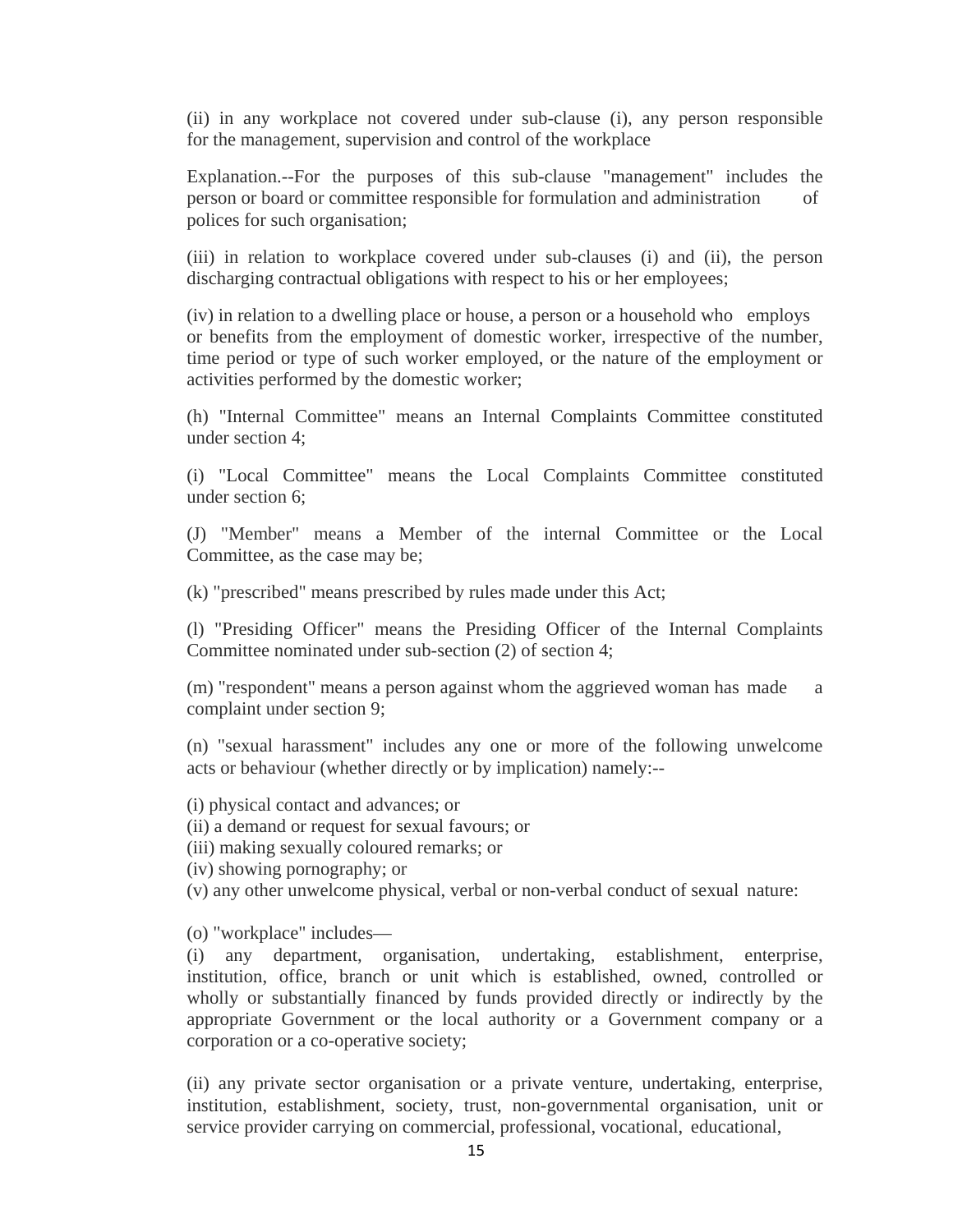entertainmental, industrial, health services or financial activities including production, supply, sale, distribution or service;

(iii) hospitals or nursing homes;

 (iv) any sports institute, stadium, sports complex or competition or games venue, whether residential or not used for training, sports or other activities relating thereto;

 (v) any place visited by the employee arising out of or during the course of employment including transportation provided by the employer for undertaking such journey;

(vi) a dwelling place or a house;

(p) "unorganised sector" in relation to a workplace means an enterprise owned by individuals or self-employed workers and engaged in the production or sale of goods or providing service of any kind whatsoever, and where the enterprise employs workers, the number of such workers is less than ten.

Section 3 - Prevention of sexual harassment.

(1) No woman shall be subjected to sexual harassment at any workplace.

(2) The following circumstances, among other circumstances, if it occurs or is present in relation to or connected with any act or behaviour of sexual harassment may amount to sexual harassment: --

(i) implied or explicit promise of preferential treatment in her employment; or

(ii) implied or explicit threat of detrimental treatment in her employment: or

(iii) implied or explicit threat about her present or future employment status; or

(iv) interference with her work or creating an intimidating or offensive or hostile work environment for her; or

(v) humiliating treatment likely to affect her health or safety.

### CHAPTER-II

### CONSTITUTION OF INTERNAL COMPLAINTS COMMITTEE

Section 4 - Constitution of Internal Complaints Committee.

(1) Every employer of a workplace shall, by an order in writing, constitute a Committee to be known as the "Internal Complaints Committee":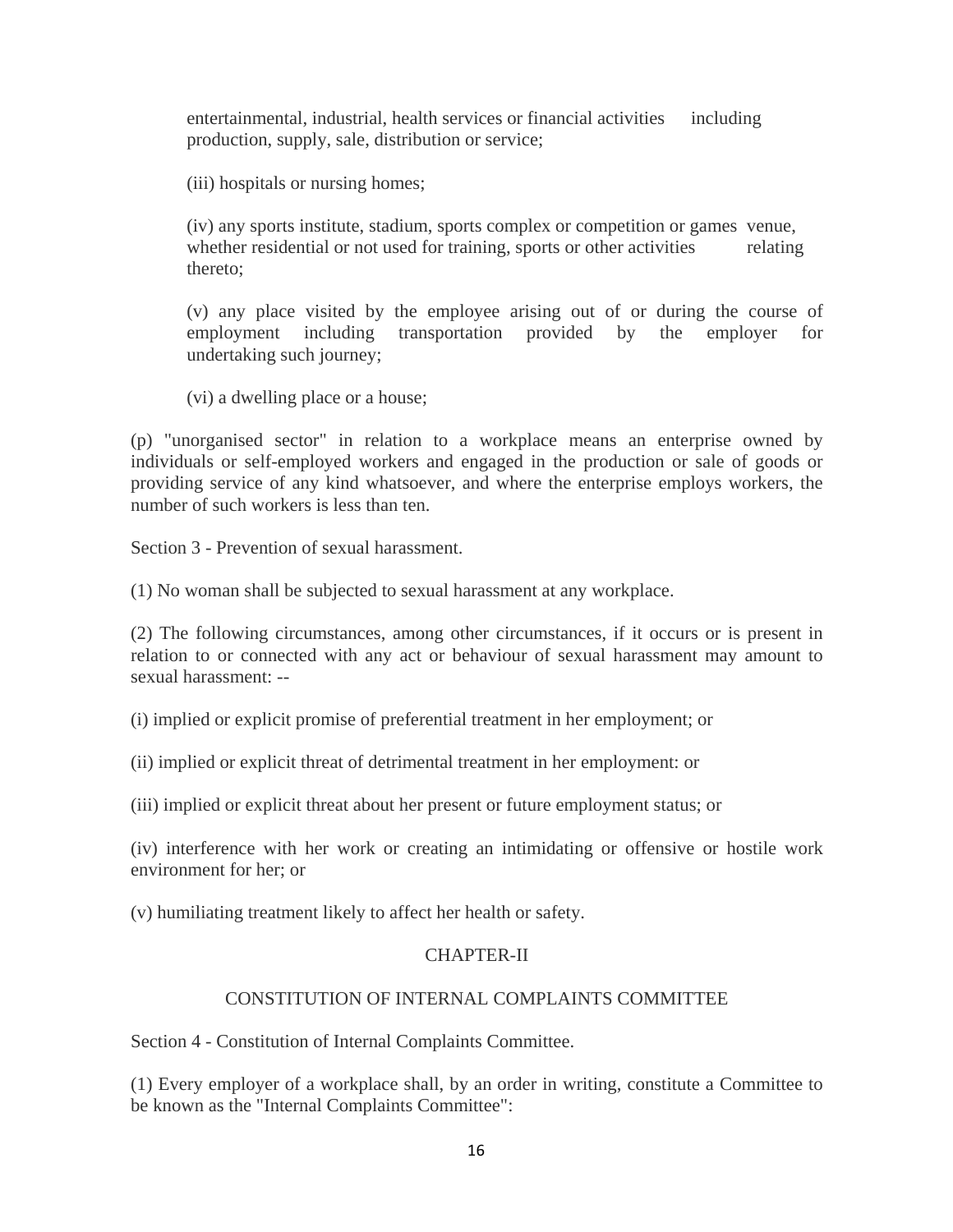Provided that where the offices or administrative units of the workplace are located at different places or divisional or sub-divisional level, the Internal Committee shall be constituted at all administrative units or offices.

(2) The Internal Committee shall consist of the following members to be nominated by the employer, namely:--

(a) a Presiding Officer who shall be a woman employed at a senior level at workplace from amongst the employees:

Provided that in case a senior level woman employee is not available, the Presiding Officer shall be nominated from other offices or administrative units of the workplace referred to in sub-section (1):

Provided further that in case the other offices or administrative units of the workplace do not have a senior level woman employee, the Presiding Officer shall be nominated from any other workplace of the same employer or other department or organisation;

(b) not less than two Members from amongst employees preferably committed to the cause of women or who have had experience in social work or have legal knowledge:

(c) one member from amongst non-governmental organisations or associations committed to the cause of women or a person familiar with the issues relating to sexual harassment:

Provided that at least one-half of the total Members so nominated shall be women.

(3) The Presiding Officer and every Member of the Internal Committee shall hold office for such period, not exceeding three years, from the date of their nomination as may be specified by the employer.

(4) The Member appointed from amongst the non-governmental organisations or associations shall be paid such fees or allowances for holding the proceedings of the Internal Committee, by the employer, as may be prescribed.

(5) Where the Presiding Officer or any Member of the internal Committee,--

(a) contravenes the provisions of section 16; or

(b) has been convicted for an offence or an inquiry into an offence under any law for the time being in force is pending against him; or

(c) he has been found guilty in any disciplinary proceedings or a disciplinary proceeding is pending against him; or

(d) has so abused his position as to render his continuance in office prejudicial to the public interest,

Such Presiding Officer or Member, as the case may be, shall be removed from the Committee and the vacancy so created or any casual vacancy shall be filled by fresh nomination in accordance with the provisions of this section.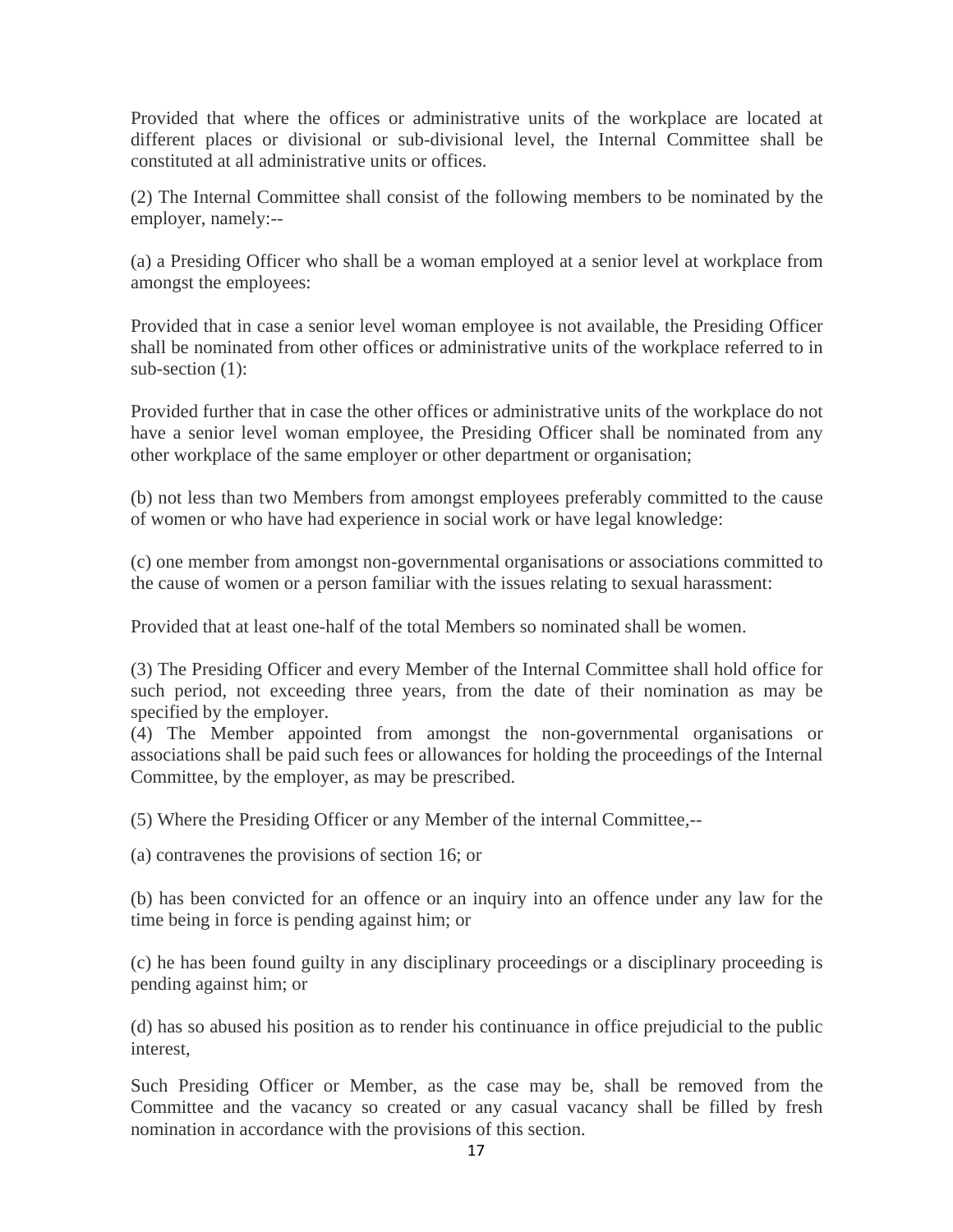## CHAPTER III

### CONSTITUTION OF LOCAL COMPLAINTS COMMITTEE

Section 5 - Notification of District Officer

5. The appropriate Government may notify a District Magistrate or Additional District Magistrate or the Collector or Deputy Collector as a District Officer for every District to exercise powers or discharge functions under this Act.

Section 6 - Constitution and jurisdiction of Local Complaints Committee

(1) Every District Officer shall constitute in the district concerned, a committee to be known as the "Local Complaints Committee" to receive complaints of sexual harassment from establishments where the Internal Complaints Committee has not been constituted due to having less than ten workers or if the complaint is against the employer himself.

(2) The District Officer shall designate one nodal officer in every block, taluka and tehsil in rural or tribal area and ward or municipality in the urban area, to receive complaints and forward the same to the concerned Local Complaints Committee within a period of seven days.

(3) The jurisdiction of the Local Complaints Committee shall extend to the areas of the district where it is constituted.

Section 7 - Composition, tenure and other terms and conditions of Local Complaints **Committee** 

(1) The Local Complaints Committee shall consist of the following members to be nominated by the District Officer, namely:--

(a) a Chairperson to be nominated from amongst the eminent women in the field of social work and committed to the cause of women;

(b) one Member to be nominated from amongst the women working in block, taluka or tehsil or ward or municipality in the district;

(c) two Members, of whom at least one shall be a woman, to be nominated from amongst such non-governmental organisations or associations committed to the cause of women or a person familiar with the issues relating to sexual harassment, which may be prescribed:

Provided that at least one of the nominees should, preferably, have a background in law or legal knowledge:

Provided further that at least one of the nominees shall be a woman belonging to the Scheduled Castes or the Scheduled Tribes or the Other Backward Classes or minority community notified by the Central Government, from time to time;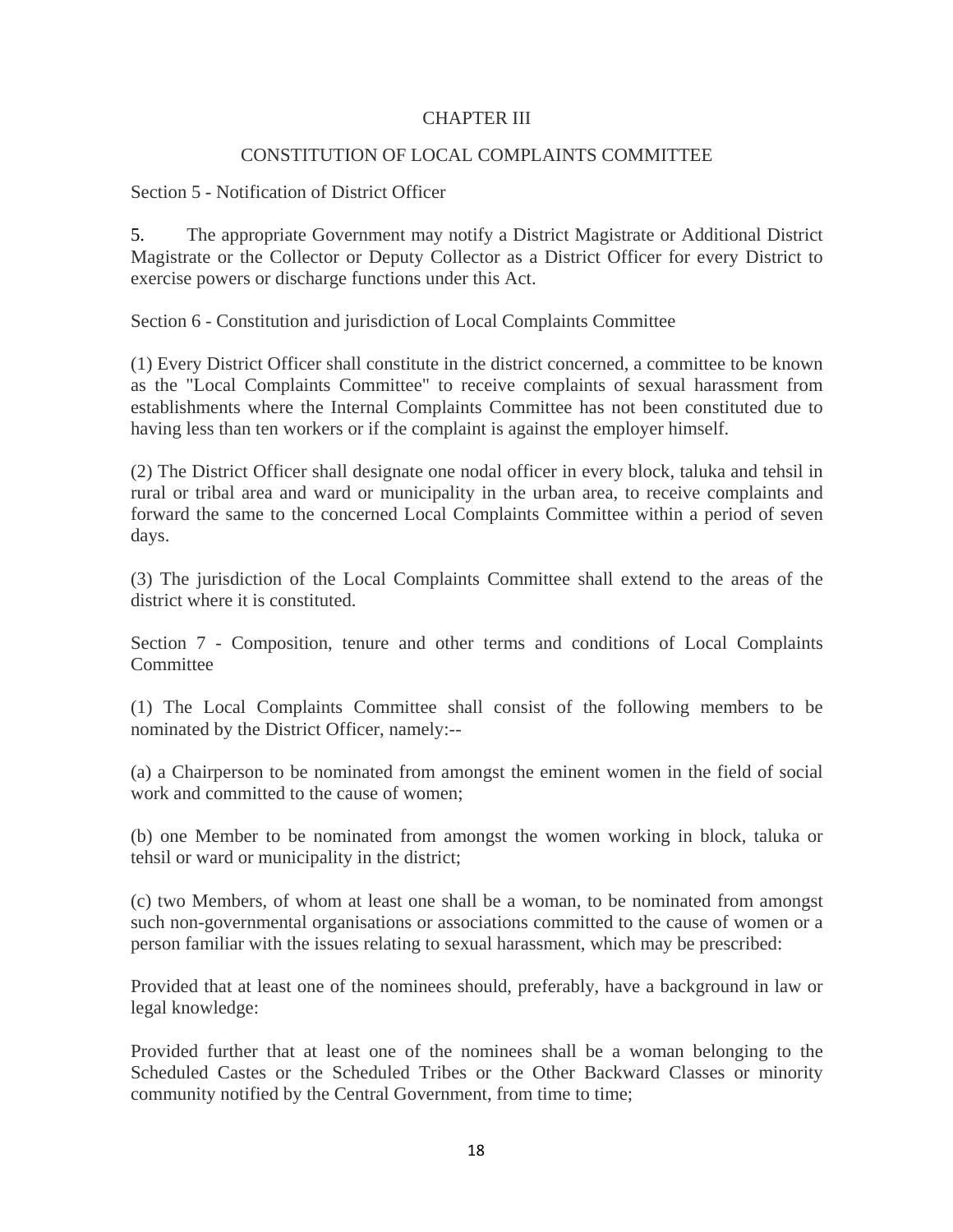(d) the concerned officer dealing with the social welfare or women and child development in the district, shall be a member ex officio.

(2) The Chairperson and every Member of the Local Committee shall hold office for such period, not exceeding three years, from the date of their appointment as may be specified by the District Officer.

(3) Where the Chairperson or any Member of the Local Complaints Committee --

(a) contravenes the provisions of section 16; or

(b) has been convicted for an offence or an inquiry into an offence under any law for the time being in force is pending against him; or

(c) has been found guilty in any disciplinary proceedings or a disciplinary proceeding is pending against him; or

(d) has so abused his position as to render his continuance in office prejudicial to the public interest.

such Chairperson or Member, as the case may be, shall be removed from the Committee and the vacancy so created or any casual vacancy shall be filled by fresh nomination in accordance with the provisions of this section.

(4) The Chairperson and Members of the Local Committee other than the Members nominated under clauses (b) and (d) of sub-section (1) shall be entitled to such fees or allowances for holding the proceedings of the Local Committee as may be prescribed.

Section 8 - Grants and audit

(1) The Central Government may, after due appropriation made by Parliament by law in this behalf, make to the State Government grants of such sums of money as the Central Government may think fit, for being utilised for the payment of fees or allowances referred to in sub-section (4) of section 7.

(2) The State Government may set up an agency and transfer the grants made under subsection  $(1)$  to that agency.

(3) The agency shall pay to the District Officer, such sums as may be required for the payment of fees or allowances referred to in sub-section (4) of section 7.

(4) The accounts of the agency referred to in sub-section (2) shall be maintained and audited in such manner as may, in consultation with the Accountant General of the State, be prescribed and the person holding the custody of the accounts of the agency shall furnish, to the State Government, before such date, as may be prescribed, its audited copy of accounts together with auditors' report thereon.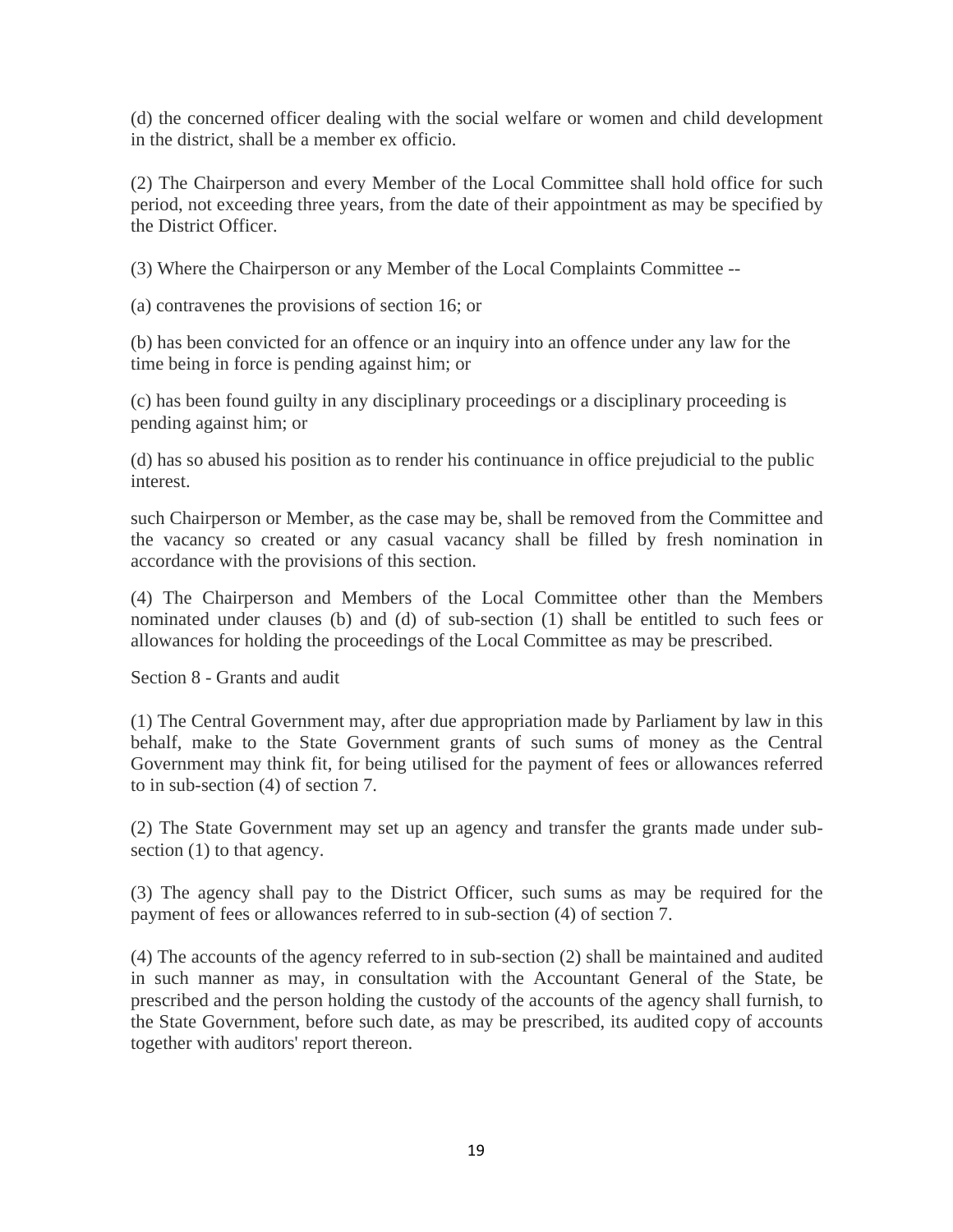### CHAPTER IV

### COMPLAINT

Section 9 - Complaint of sexual harassment.

(1) Any aggrieved woman may make, in writing, a complaint of sexual harassment at workplace to the Internal Committee if so constituted, or the Local Committee, in case it is not so constituted, within a period of three months from the date of incident and in case of a series of incidents, within a period of three months from the date of last incident:

Provided that where such complaint cannot be made in writing, the Presiding Officer or any Member of the Internal Committee or the Chairperson or any Member of the Local Committee, as the case may be, shall render all reasonable assistance to the woman for making the complaint in writing:

Provided further that the Internal Committee or, as the case may be, the Local Committee may, for the reasons to be recorded in writing, extend the time limit not exceeding three months, if it is satisfied that the circumstances were such which prevented the woman from filing a complaint within the said period.

(2) Where the aggrieved woman is unable to make a complaint on account of her physical or mental incapacity or death or otherwise, her legal heir or such other person as may be prescribed may make a complaint under this section.

Section 10 – Conciliation.

(1) The Internal Committee or, as the case may be, the Local Committee, may, before initiating an inquiry under section 11 and at the request of the aggrieved woman take steps to settle the matter between her and the respondent through conciliation:

Provided that no monetary settlement shall be made as a basis of conciliation.

(2) Where a settlement has been arrived at under sub-section (1), the Internal Committee or the Local Committee, as the case may be, shall record the settlement so arrived and forward the same to the employer or the District Officer to take action as specified in the recommendation.

(3) The Internal Committee or the Local Committee, as the case may be, shall provide the copies of the settlement as recorded under sub-section (2) to the aggrieved woman and the respondent.

(4) Where a settlement is arrived at under sub-section (1), no further inquiry shall be conducted by the Internal Committee or the Local Committee, as the case may be.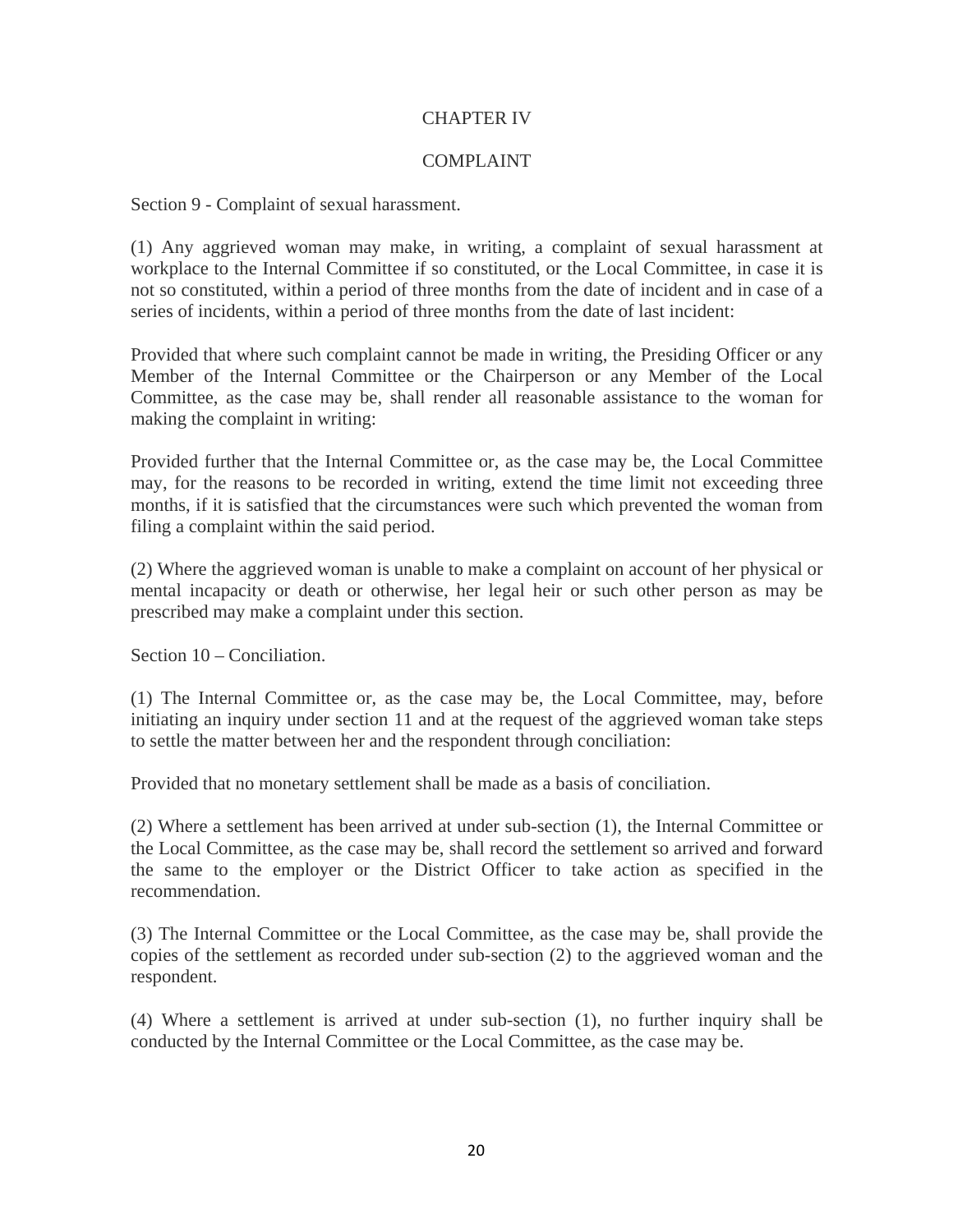#### Section 11 - Inquiry into complaint

(1) Subject to the provisions of section 10, the Internal Committee or the Local Committee, as the case may be, shall, where the respondent is an employee, proceed to make inquiry into the complaint in accordance with the provisions of the service rules applicable to the respondent and where no such rules exist, in such manner as may be prescribed or in case of a domestic worker, the Local Committee shall, if prima facie case exist, forward the complaint to the police, within a period of seven days for registering the case under section 509 of the Indian Penal Code(45 of 1860), and any other relevant provisions of the said Code where applicable:

Provided that where the aggrieved woman informs the Internal Committee or the Local Committee, as the case may be, that any term or condition of the settlement arrived at under sub-section (2) of section 10 has not been complied with by the respondent, the Internal Committee or the Local Committee shall proceed to make an inquiry into the complaint or, as the case may be, forward the complaint to the police.

Provided further that where both the parties are employees, the parties shall, during the course of inquiry, be given an opportunity of being heard and a copy of the findings shall be made available to both the parties enabling them to make representation against the findings before the Committee.

(2) Notwithstanding anything contained in section 509 of the Indian Penal Code (45 of 1860), the court may, when the respondent is convicted of the offence, order payment of such sums as it may consider appropriate, to the aggrieved woman by the respondent having regard to the provisions of section 15.

(3) For the purpose of making an inquiry under sub-section (1), the Internal Committee or the Local Committee, as the case may be, shall have the same powers as are vested in a civil court under the Code of Civil Procedure, 1908 (5 of 1908) when trying a suit in respect of the following matters, namely:--

(a) summoning and enforcing the attendance of any person and examining him on oath;

- (b) requiring the discovery and production of documents: and
- (c) any other matter which may be prescribed.

(4) The inquiry under sub-section (1) shall be completed within a period of ninety days.

## CHAPTER V

## INQUIRY INTO COMPLAINT

Section 12 - Action during pendency of inquiry.

(1) During the pendency of an inquiry, on a written request made by the aggrieved woman, the Internal Committee or the Local Committee, as the case may be, may recommend to the employer to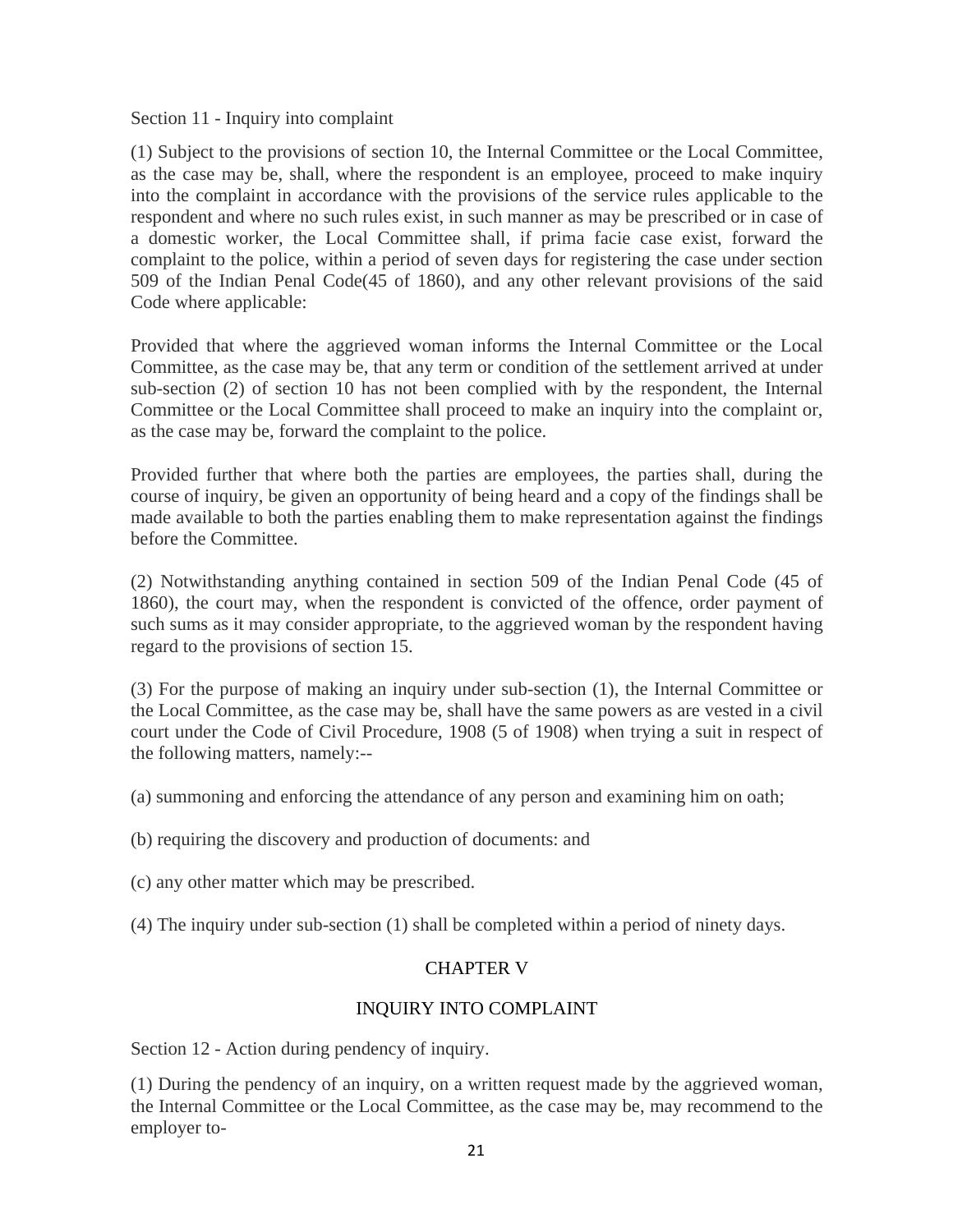(a) transfer the aggrieved woman or the respondent to any other workplace; or

(b) grant leave to the aggrieved woman up to a period of three months: or (c) grant such other relief to the aggrieved woman as may be prescribed.

(2) The leave granted to the aggrieved woman under this section shall be in addition to the leave she would be otherwise entitled.

(3) On the recommendation of the internal Committee or the Local Committee, as the case may be, under sub-section (1), the employer shall implement the recommendations made under sub-section (1) and send the report of such implementation to the Internal Committee or the Local Committee, as the case may be.

Section 13 - Inquiry report.

(1) On the completion of an inquiry under this Act, the Internal Committee or the Local Committee, as the case may be, shall provide a report of its findings to the employer, or as the case may be, the District Officer within a period of ten days from the date of completion of the inquiry and such report be made available to the concerned parties.

(2) Where the Internal Committee or the Local Committee, as the case may be, arrives at the conclusion that the allegation against the respondent has not been proved, it shall recommend to the employer and the District Officer that no action is required to be taken in the matter.

(3) Where the Internal Committee or the Local Committee, as the case may be, arrives at the conclusion that the allegation against the respondent has been proved, it shall recommend to the employer or the District Officer, as the case may be-

(i) to take action for sexual harassment as a misconduct in accordance with the provisions of the service rules applicable to the respondent or where no such service rules have been made, in such manner as may be prescribed;

(ii) to deduct, notwithstanding anything in the service rules applicable to the respondent, from the salary or wages of the respondent such sum as it may consider appropriate to be paid to the aggrieved woman or to her legal heirs, as it may determine, in accordance with the provisions of section 15:

Provided that in case the employer is unable to make such deduction from the salary of the respondent due to his being absent from duty or cessation of employment it may direct to the respondent to pay such sum to the aggrieved woman:

Provided further that in case the respondent fails to pay the sum referred to in clause (ii), the Internal Committee or, as the case may be, the Local Committee may forward the order for recovery of the sum as an arrear of land revenue to the concerned District Officer.

(4) The employer or the District Officer shall act upon the recommendation within sixty days of its receipt by him.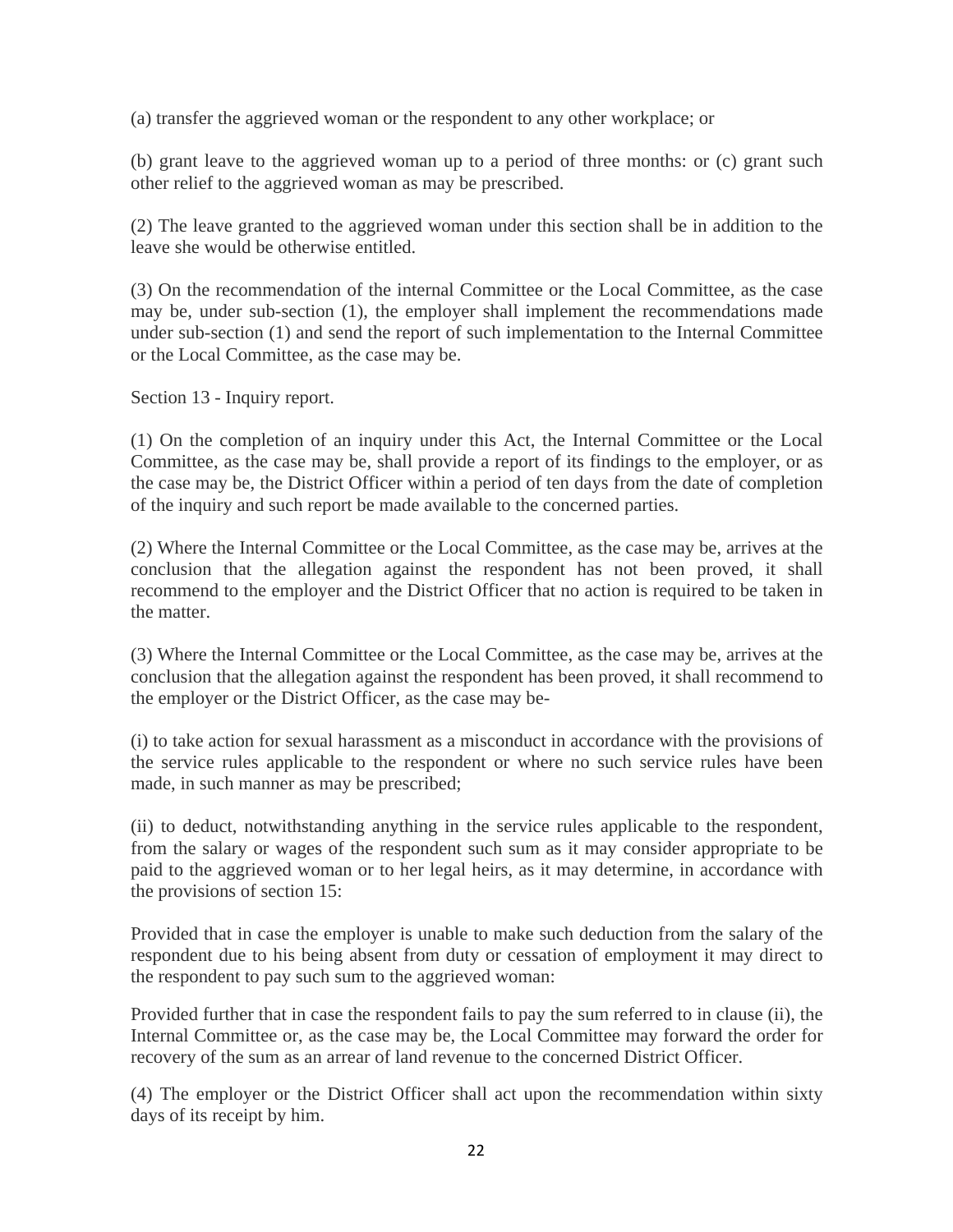Section 14 - Punishment for false or malicious complaint and false evidence.

(1) Where the Internal Committee or the Local Committee, as the case may be, arrives at a conclusion that the allegation against the respondent is malicious or the aggrieved woman or any other person making the complaint has made the complaint knowing it to be false or the aggrieved woman or any other person making the complaint has produced any forged or misleading document, it may recommend to the employer or the District Officer, as the case may be, to take action against the woman or the person who has made the complaint under sub-section (1) or sub-section (2) of section 9, as the case may be, in accordance with the provisions of the service rules applicable to her or him or where no such service rules exist, in such manner as may be prescribed:

Provided that a mere inability to substantiate a complaint or provide adequate proof need not attract action against the complainant under this section:

Provided further that the malicious intent on part of the complainant shall be established after an inquiry in accordance with the procedure prescribed, before any action is recommended.

(2) Where the Internal Committee or the Local Committee, as the case may be, arrives at a conclusion that during the inquiry any witness has given false evidence or produced any forged or misleading document, it may recommend to the employer of the witness or the District Officer, as the case may be, to take action in accordance with the provisions of the service rules applicable to the said witness or where no such service rules exist, in such manner as may be prescribed.

Section 15 - Determination of compensation.

For the purpose of determining the sums to be paid to the aggrieved woman under clause (ii) of sub-section (3) of section 13, the Internal Committee or the Local Committee, as the case may be, shall have regard to

(a) the mental trauma, pain, suffering and emotional distress caused to the aggrieved woman;

(b) the loss in the career opportunity due to the incident of sexual harassment;

(c) medical expenses incurred by the victim for physical or psychiatric treatment:

(d) the income and financial status of the respondent;

(e) feasibility of such payment in lump sum or in instalments.

Section 16 - Prohibition of publication or making known contents of complaint and inquiry proceedings.

Notwithstanding anything contained in the Right to Information Act, 2005, (22 of 2005) the contents of the complaint made under section 9, the identity and addresses of the aggrieved woman, respondent and witnesses, any information relating to conciliation and inquiry proceedings, recommendations of the Internal Committee or the Local Committee, as the case may be, and the action taken by the employer or the District Officer under the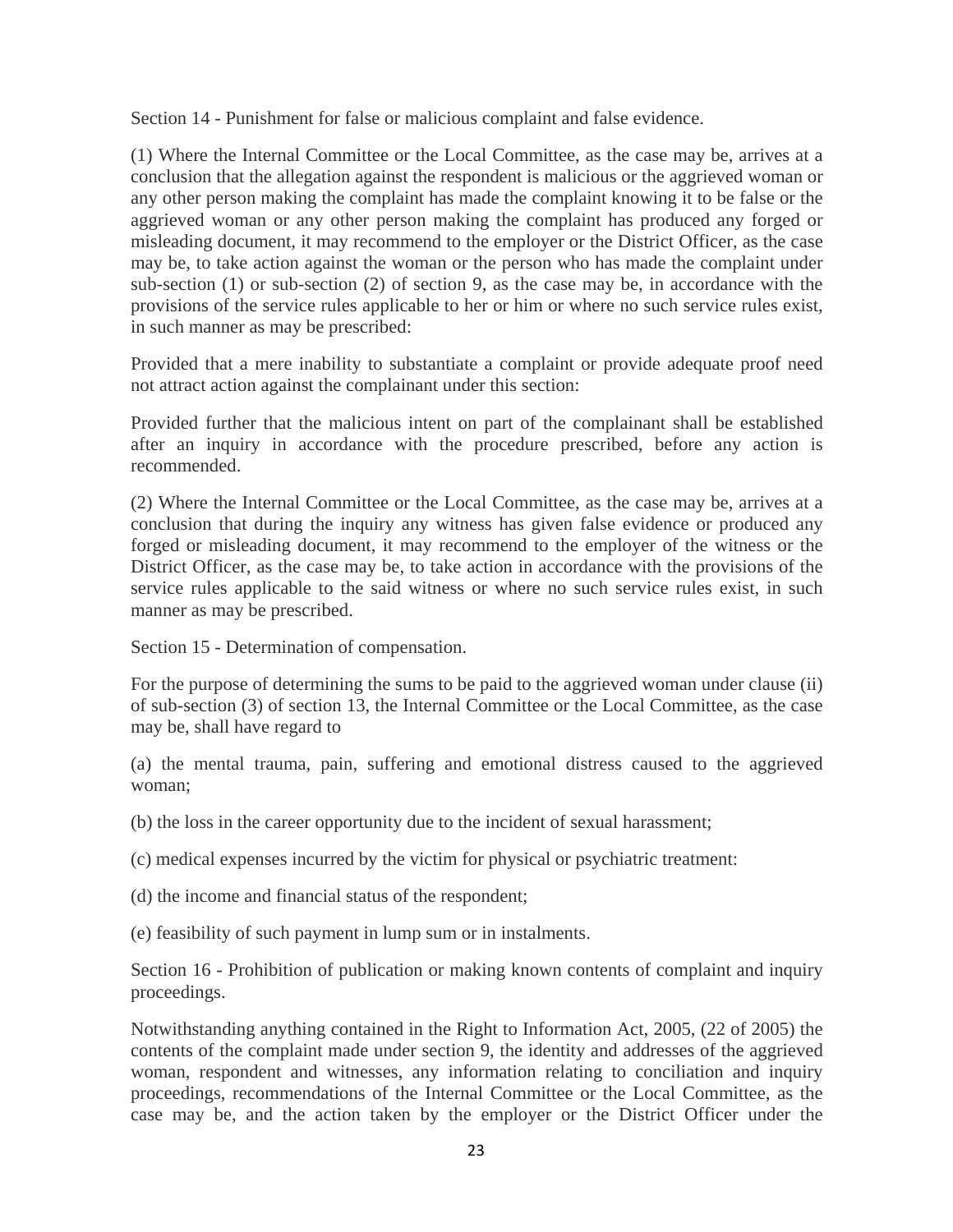provisions of this Act shall not be published, communicated or made known to the public, press and media in any manner:

Provided that information may be disseminated regarding the justice secured to any victim of sexual harassment under this Act without disclosing the name, address, identity or any other particulars calculated to lead to the identification of the aggrieved woman and witnesses.

Section 17 - Penalty for publication or making known contents of complaint and inquiry proceedings.

Where any person entrusted with the duty to handle or deal with the complaint, inquiry or any recommendations or action to be taken under the provisions of this Act, contravenes the provisions of section 16, he shall be liable for penalty in accordance with the provisions of the service rules applicable to the said person or where no such service rules exist, in such manner as may be prescribed.

Section 18 – Appeal.

(1) Any person aggrieved from the recommendations made under sub-section (2) of section 13 or under clause (i) or clause (ii) of sub-section (3) of section 13 or subsection (1) or subsection (2) of section 14 or section 17 or non-implementation of such recommendations may prefer an appeal to the court or tribunal in accordance with the provisions of the service rules applicable to the said person or where no such service rules exist then, without prejudice to provisions contained in any other law for the time being in force, the person aggrieved may prefer an appeal in such manner as may be prescribed.

(2) The appeal under sub-section (1) shall be preferred within a period of ninety days of the recommendations.

### CHAPTER VI

### DUTIES OF EMPLOYER

Section 19 - Duties of employer.

Every employer shall--

(a) provide a safe working environment at the workplace which shall include safety from the persons coming into contact at the workplace;

(b) display at any conspicuous place in the workplace, the penal consequences of sexual harassments: and the order constituting, the Internal Committee under subsection (1) of section 4;

(c) organise workshops and awareness programmes at regular intervals for sensitising the employees with the provisions of the Act and orientation programmes for the members of the Internal Committee in the manner as may be prescribed;

(d) provide necessary facilities to the Internal Committee or the Local Committee, as the case may be, for dealing with the complaint and conducting an inquiry;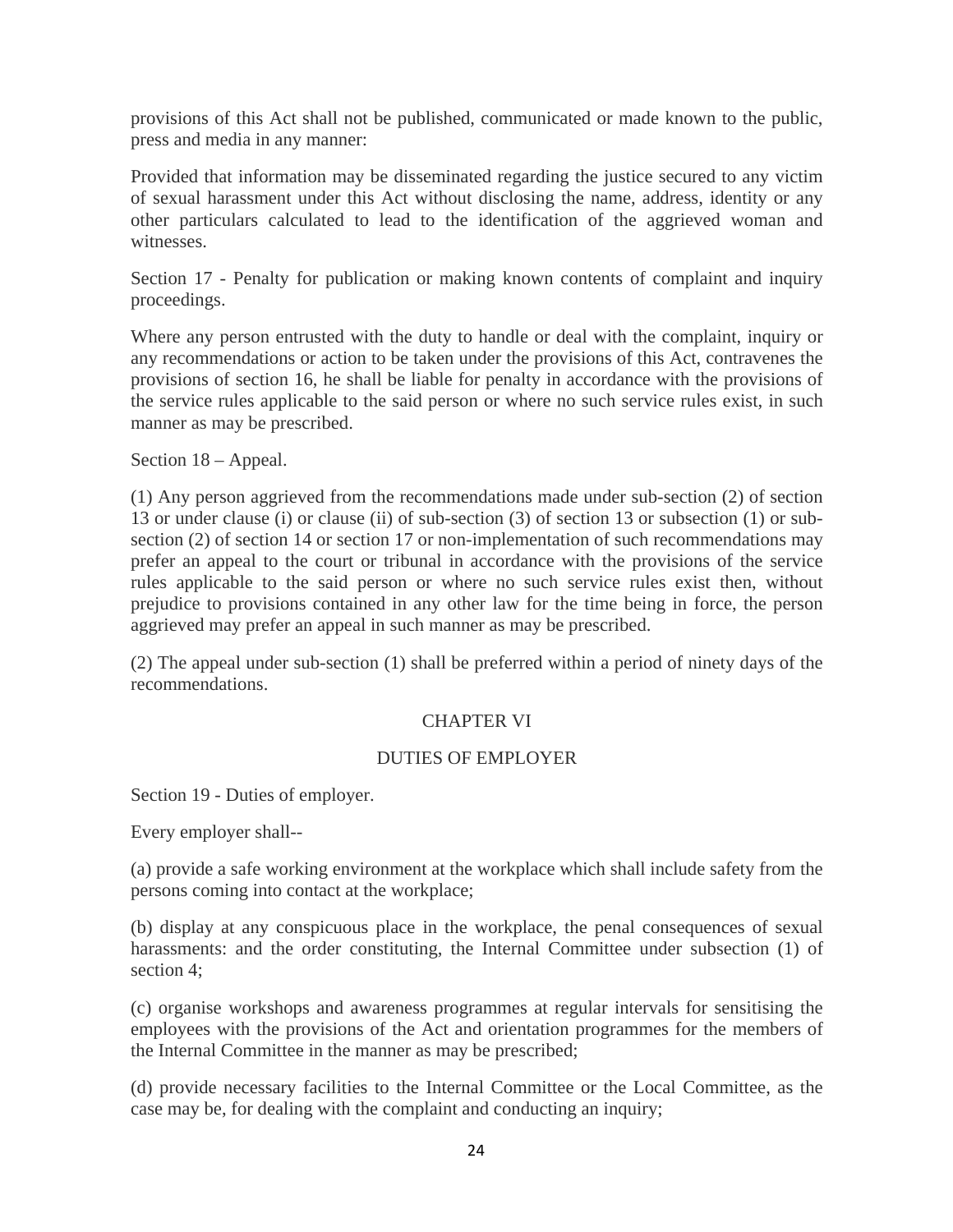(e) assist in securing the attendance of respondent and witnesses before the Internal Committee or the Local Committee, as the case may be;

(f) make available such information to the Internal Committee or the Local Committee, as the case may be, as it may require having regard to the complaint made under sub-section (1) of section 9;

(g) provide assistance to the woman if she so chooses to file a complaint in relation to the offence under the Indian Penal Code(45 of 1860) or any other law for the time being in force;

(h) cause to initiate action, under the Indian Penal Code(45 of 1860) or any other law for the time being in force, against the perpetrator, or if the aggrieved woman so desires, where the perpetrator is not an employee, in the workplace at which the incident of sexual harassment took place;

(i) treat sexual harassment as a misconduct under the service rules and initiate action for such misconduct;

(j) monitor the timely submission of reports by the Internal Committee.

### Chapter VII

### DUTIES AND POWERS OF DISTRICT OFFICER

Section 20 - Duties and powers of District Officer

The District Officer shall,--

(a) monitor the timely submission of reports furnished by the Local Committee;

(b) take such measures as may be necessary for engaging non-governmental organisations for creation of awareness on sexual harassment and the rights of the women.

### Chapter VIII

#### **MISCELLANEOUS**

Section 21 - Committee to submit annual report.

(1) The Internal Committee or the Local Committee, as the case may be, shall in each calendar year prepare, in such form and at such time as may be prescribed, an annual report and submit the same to the employer and the District Officer.

(2) The District Officer shall forward a brief report on the annual reports received under sub-section (1) to the State Government.

Section 22 - Employer to include information in annual report.

The employer shall include in its report the number of cases filed, if any and their disposal under this Act in the annual report of his organisation or where no such report is required to be prepared, intimate such number of cases, if any, to the District Officer.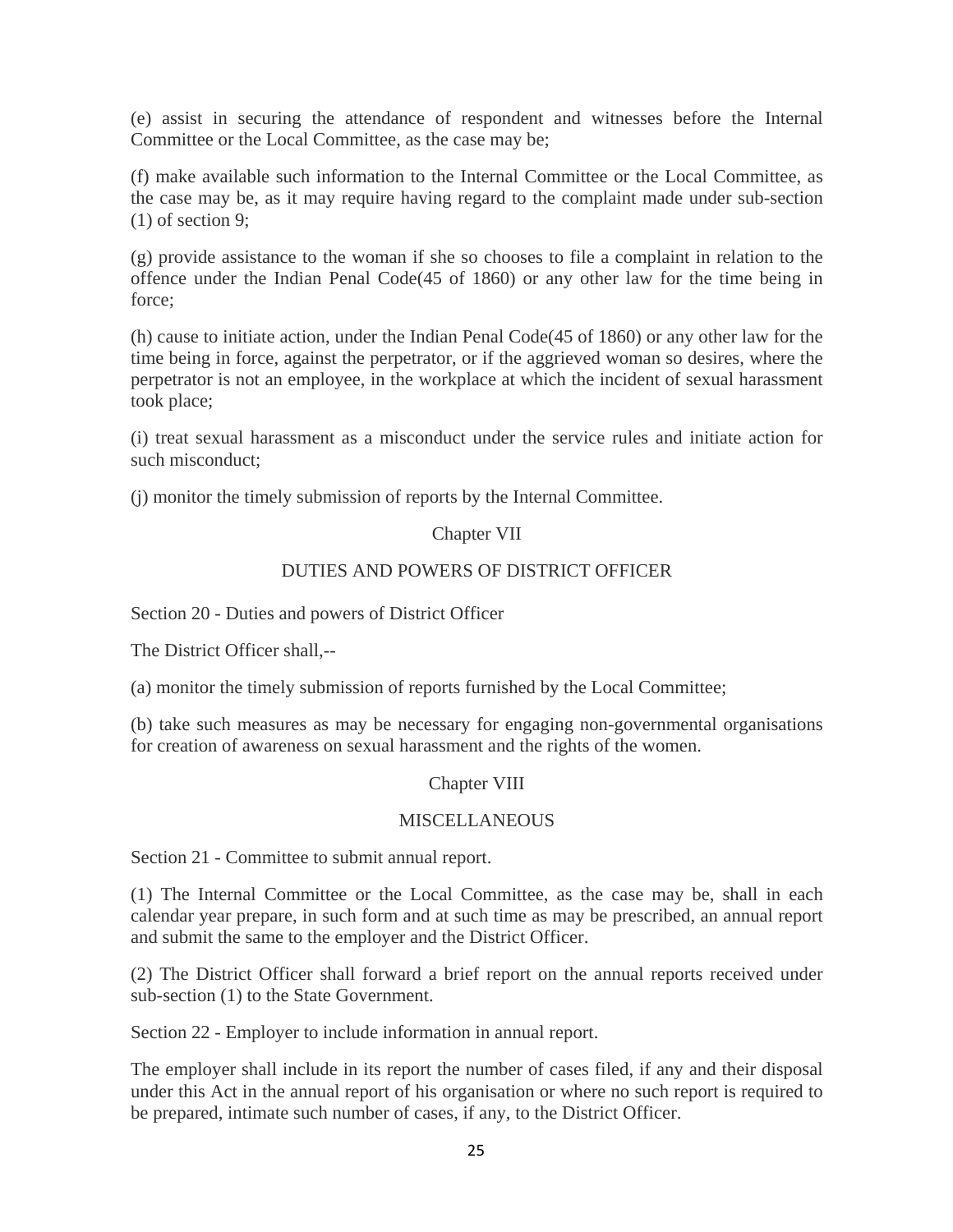Section 23 - Appropriate Government to monitor implementation and maintain data.

The appropriate Government shall monitor the implementation of this Act and maintain data on the number of cases filed and disposed of in respect of all cases of sexual harassment at workplace.

Section 24 - Appropriate Government to take measures to publicise the Act.

The appropriate Government may, subject to the availability of financial and other resources,--

(a) develop relevant information, education, communication and training materials, and organise awareness programmes, to advance the understanding of the public of the provisions of this Act providing for protection against sexual harassment of woman at workplace.

(b) formulate orientation and training programmes for the members of the Local Complaints Committee.

Section 25 - Power to call for information and inspection of records.

(1) The appropriate Government, on being satisfied that it is necessary in the public interest or in the interest of women employees at a workplace to do so, by order in writing,--

(a) call upon any employer or District Officer to furnish in writing such information relating to sexual harassment as it may require;

(b) authorise any officer to make inspection of the records and workplace in relation to sexual harassment, who shall submit a report of such inspection to it within such period as may be specified in the order.

(2) Every employer and District Officer shall produce on demand before the officer making the inspection all information, records and other documents in his custody having a bearing on the subject matter of such inspection.

Section 26 - Penalty for non-compliance with provisions of Act.

(1) Where the employer fails to--

(a) constitute an Internal Committee under sub-section (1) of section 4;

(b) take action under sections 13, 14 and 22; and

(c) contravenes or attempts to contravene or abets contravention of other provisions of this Act or any rules made thereunder,

he shall be punishable with fine which may extend to fifty thousand rupees.

(2) If any employer, after having been previously convicted of an offence punishable under this Act subsequently commits and is convicted of the same offence, he shall be liable to--

(i) twice the punishment, which might have been imposed on a first conviction, subject to the punishment being maximum provided for the same offence: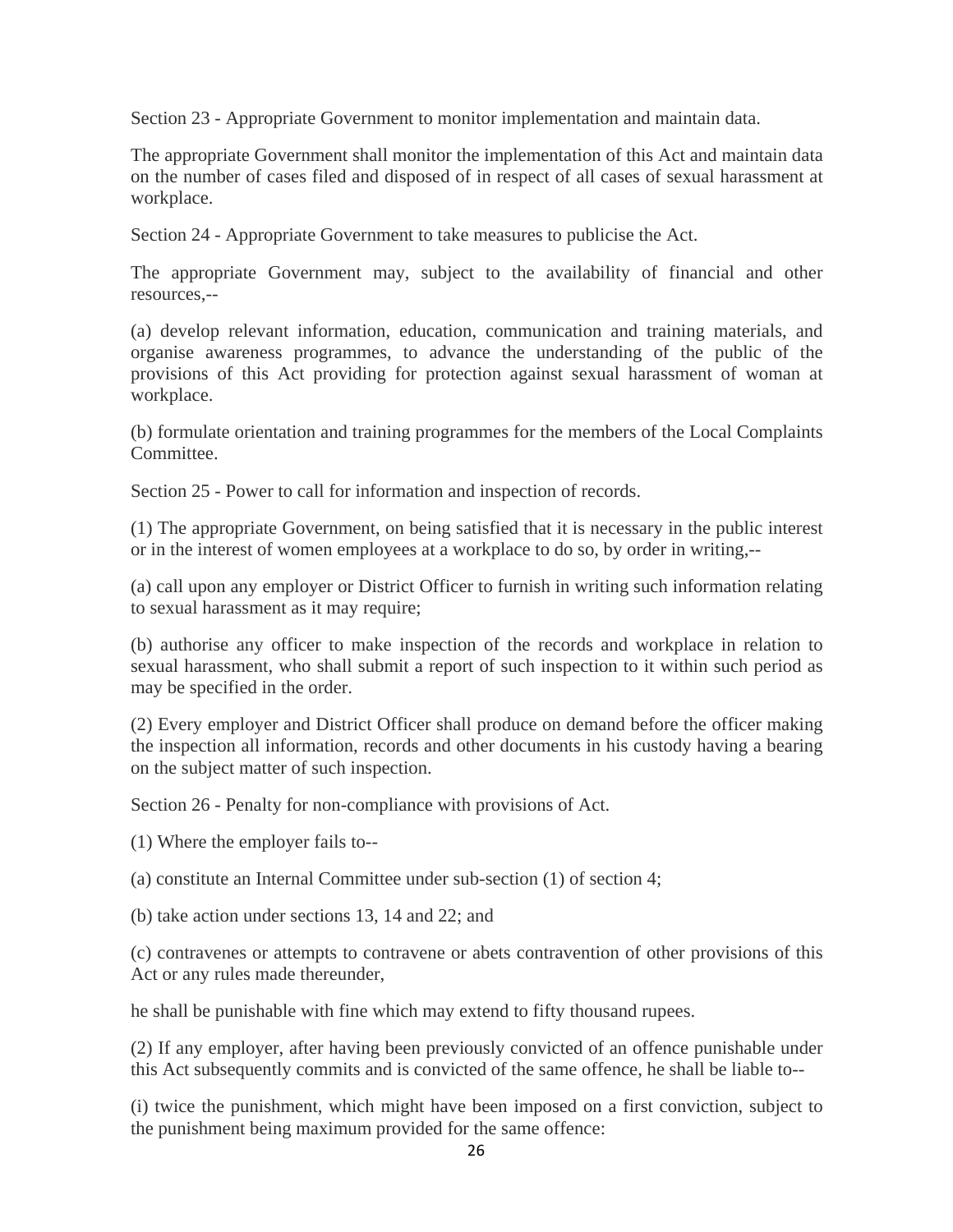Provided that in case a higher punishment is prescribed under any other law for the time being in force, for the offence for which the accused is being prosecuted, the court shall take due cognizance of the same while awarding the punishment;

(ii) cancellation, of his licence or withdrawal, or non-renewal, or approval, or cancellation of the registration, as the case may be, by the Government or local authority required for carrying on his business or activity.

Section 27 - Cognizance of offence by courts.

(1) No court shall take cognizance of any offence punishable under this Act or any rules made thereunder, save on a complaint made by the aggrieved woman or any person authorised by the Internal Committee or Local Committee in this behalf.

(2) No court inferior to that of a Metropolitan Magistrate or a Judicial Magistrate of the first class shall try any offence punishable under this Act.

(3) Every offence under this Act shall be non-cognizable.

Section 28 - Act not in derogation of any other law.

The provisions of this Act shall be in addition to and not in derogation of the provisions of any other law for the time being in force.

Section 29 - Power of appropriate Government to make rules.

(1) The Central Government may, by notification in the Official Gazette, make rules for carrying out the provisions of this Act.

(2) In particular and without prejudice to the generality of the foregoing power, such rules may provide for all or any of the following matters, namely:-

(a) the fees or allowances to be paid to the Members under sub-section (4) of section 4;

(b) nomination of members under clause (c) of sub-section (1) of section 7;

(c) the fees or allowances to be paid to the Chairperson, and Members under sub-section (4) of section 7;

(d) the person who may make complaint under sub-section (2) of section 9;

(e) the manner of inquiry under sub-section (1) of section 11;

(f) the powers for making an inquiry under clause (c) of sub-section (2) of section 11;

(g) the relief to be recommended under clause (c) of sub-section (1) of section 12;

(h) the manner of action to be taken under clause (i) of sub-section (3) of section 13;

(i) the manner of action to be taken under sub-sections  $(1)$  and  $(2)$  of section 14:

(j) the manner of action to be taken under section 17;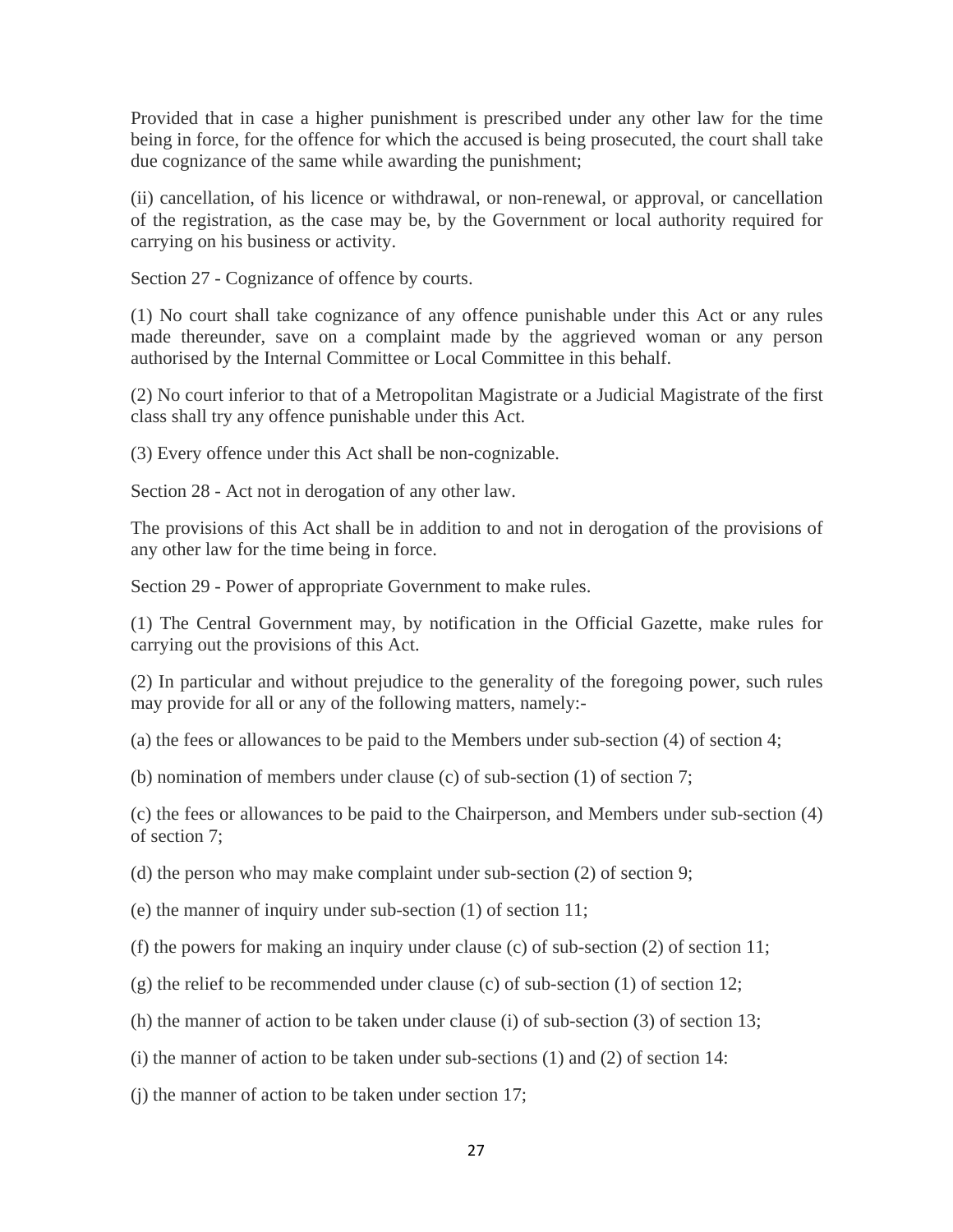(k) the manner of appeal under sub-section (1) of section 18;

(l) the manner of organising workshops, awareness programmes for sensitising the employees and orientation programmes for the members of the Internal Committee under clause (c) of section 19; and

(m) the form and time for preparation of annual report by Internal Committee and the Local Committee under sub-section (1) of section 21.

(3) Every rule made by the Central Government under this Act shall be laid as soon as may be after it is made, before each House of Parliament, while it is in session, for a total period of thirty days which may be comprised in one session or in two or more successive sessions, and if, before the expiry of the session immediately following the session or the successive sessions aforesaid, both Houses agree in making any modification in the rule or both Houses agree that the rule should not be made, the rule shall thereafter have effect only in such modified form or be of no effect, as the case may be; so, however, that any such modification or annulment shall be without prejudice to the validity of anything previously done under that rule.

(4) Any rule made under sub-section (4) of section 8 by the State Government shall be laid, as soon as may be after it is made, before each House of the State Legislature where it consists of two Houses, or where such Legislature consists of one House, before that House.

Section 30 - Power to remove difficulties.

(1) If any difficulty arises in giving effect to the provisions of this Act. the Central Government may, by order published in the Official Gazette, make such provisions, not inconsistent with the provisions of this Act, as may appear to it to be necessary for removing the difficulty:

Provided that no such order shall be made under this section after the expiry of a period of two years from the commencement of this Act.

(2) Every order made under this section shall be laid, as soon as may be after it is made, before each House of Parliament.

## **Appendix-B**

### **Sexual Harassment of Women at Workplace (Prevention, Prohibition and Redressal) Rules, 2013**

**G.S.R.769(E).--**In exercise of the powers conferred by section 29 of the sexual harassment of Women at Workplace (Prevention, Prohibition and Redressal) Act, 2013 (14 of 2013), the Central Government hereby makes the following rules, namely:--

## **1. Short title and commencement.--**

(1) These rules may be called the sexual harassment of Women at Workplace (Prevention, Prohibition and Redressal) Rules, 2013.

(2) They shall come into force on the date of their publication in the Official Gazette.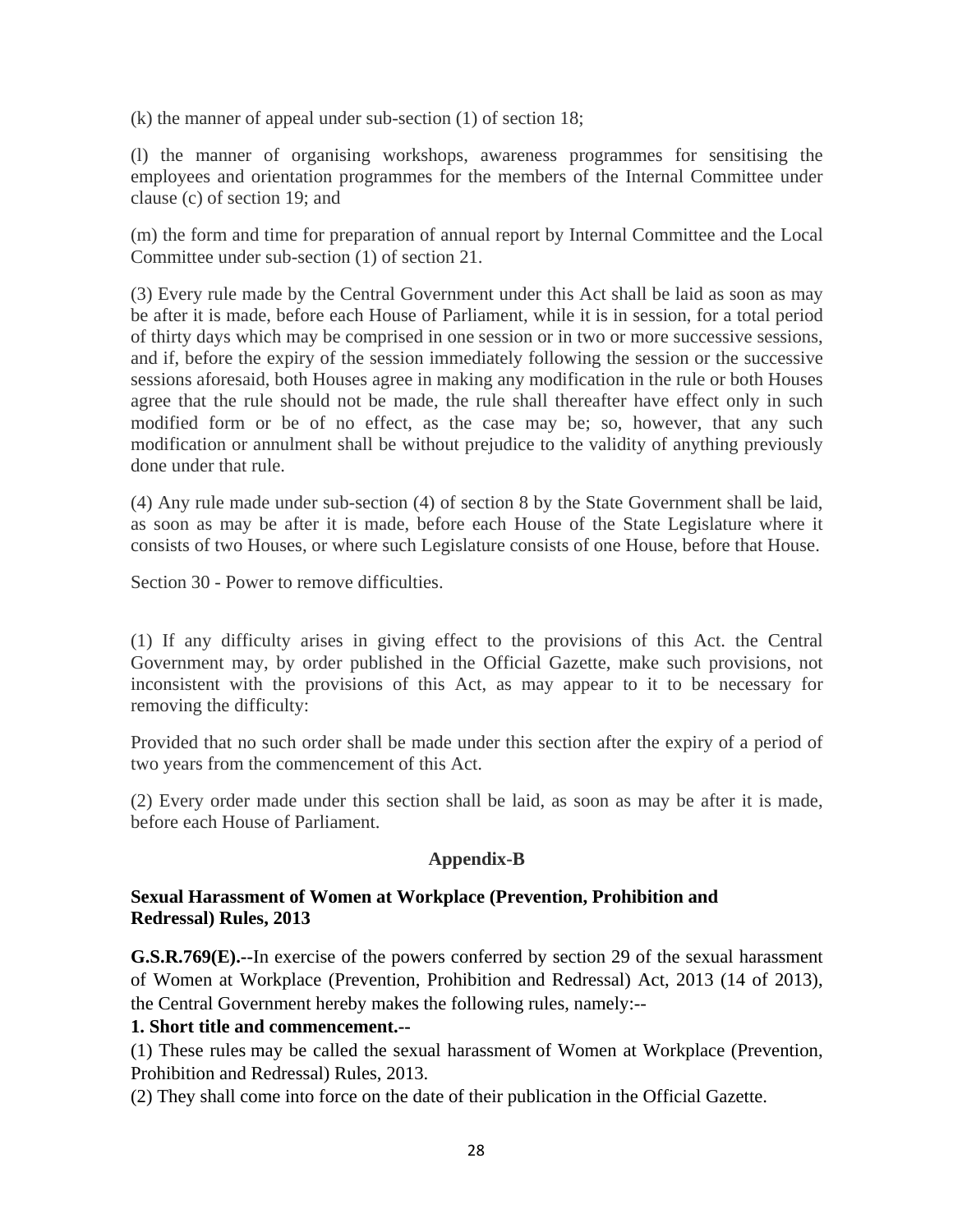## **2. Definitions.--**

In these rules, unless the context otherwise requires,-

(a) "Act" means the sexual harassment of Women at Workplace (Prevention, Prohibition and Redressal) Act, 2013 (14 of 2013);

(b) "complaint" means the complaint made under section 9;

(c) "Complaints Committee" means the Internal Committee or the Local Committee, as the case may be;

(d) "incident" means an incident of sexual harassment as defined in clause (n) of section 2;

(e) "section" means a section of the Act;

(f) "special educator" means a person trained in communication with people with special needs in a way that addresses their individual differences and needs;

(g) words and expressions used herein and not defined but defined in the Act shall have the meanings respectively assigned to them in the Act.

### **3. Fees or allowances for Member of Internal Committee.--**

(1) The Member appointed from amongst nongovernment organisations shall be entitled to an allowance of two hundred rupees per day for holding the proceedings of the Internal Committee and also the reimbursement of travel cost incurred in travelling by train in three tier air condition or air conditioned bus and auto rickshaw or taxi, or the actual amount spent by him on travel, whichever is less.

The employer shall be responsible for the payment of allowances referred to in sub-rule (1).

### **4. Person familiar with issues relating to sexual harassment.--**

Person familiar with the issues relating to sexual harassment for the purpose of clause (c) of sub-section (1) of section 7 shall be a person who has expertise on issues relating to sexual harassment and may include any of the following:-

(a) a social worker with at least five years' experience in the field of social work which leads to creation of societal conditions favourable towards empowerment of women and in particular in addressing workplace sexual harassment;

(b) a person who is familiar with labour, service, civil or criminal law.

## **5. Fees or allowances for Chairperson and Members of Local Committee.--**

(1) The Chairperson of the Local Committee shall be entitled to an allowance of two hundred and fifty rupees per day for holding the proceedings of the said Committee.

(2) The Members of the Local Committee other than the Members nominated under clauses (b) and (d) of sub-section (1) of section 7 shall be entitled to an allowance of two hundred rupees per day for holding the proceedings of the said Committee and also the reimbursement of travel cost incurred in travelling by train in three tier air condition or air conditioned bus and auto rickshaw or taxi, or the actual amount spent by him on travel, whichever is less.

The District Officer shall be responsible for the payment of allowances referred to in subrules (1) and (2).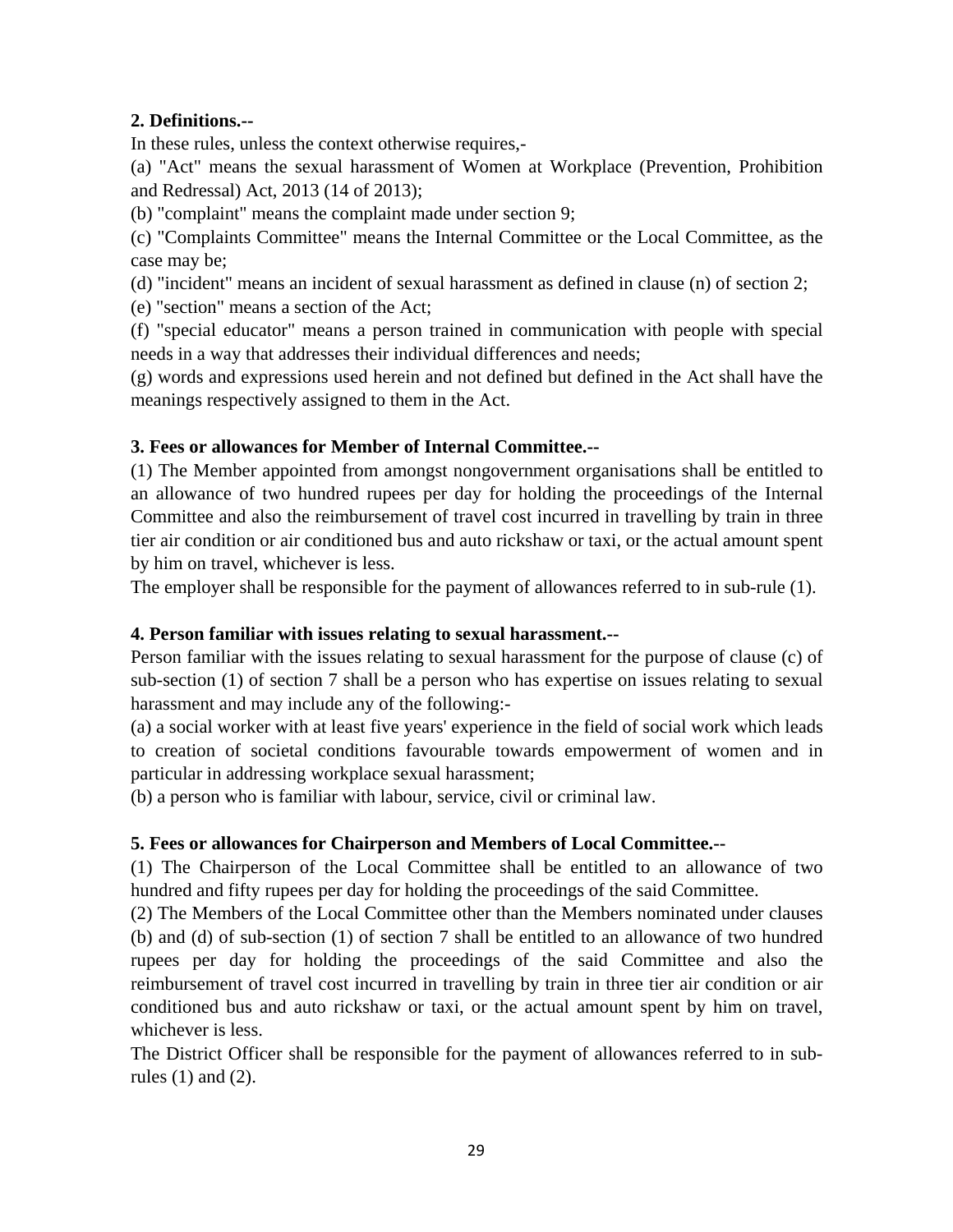### **6. Complaint of sexual harassment.--**

For the purpose of sub-section (2) of Section 9,-

(i) where the aggrieved woman is unable to make a complaint on account of her physical incapacity, a complaint may be filed by -

(a) her relative or friend; or

(b) her co-worker; or

(c) an officer of the National Commission for Women or State Women's Commission; or

(d) any person who has knowledge of the incident, with the written consent of the aggrieved woman;

(ii) where the aggrieved woman is unable to make a complaint on account of her mental incapacity, a complaint may be filed by-

(a) her relative of friend; or

(b) a special educator; or

(c) a qualified psychiatrist or psychologist; or

(d) the guardian or authority under whose care she is receiving treatment or care; or

(e) any person who has knowledge of the incident jointly with her relative or friend or a special educator or qualified psychiatrist or psychologist, or guardian or authority under whose care she is receiving treatment or care;

(iii) where the aggrieved woman for any other reason is unable to make a complaint, a complaint may be filed by any person who has knowledge of the incident, with her written consent;

(iv) where the aggrieved woman is dead, a complaint may be filed by any person who has knowledge of the incident, with the written consent of her legal heir.

## **7. Manner of inquiry into complaint.--**

(1) Subject to the provisions of section 11, at the time of filing the complaint, the complainant shall submit to the Complaints Committee, six copies of the complaint along with supporting documents and the names and addresses of the witnesses.

(2) On receipt of the complaint, the Complaints Committee shall send one of the copies received from the aggrieved woman under sub-rule (1) to the respondent within a period of seven working days.

(3) The respondent shall file his reply to the complaint along with his list of documents, and names and addresses of witnesses, within a period not exceeding ten working days from the date of receipt of the documents specified under sub-rule (1).

(4) The Complaints Committee shall make inquiry into the complaint in accordance with the principles of natural justice.

(5) The Complaints Committee shall have the right to terminate the inquiry proceedings or to give an ex-parte decision on the complaint, if the complainant or respondent fails, without sufficient cause, to present herself or himself for three consecutive hearings convened by the Chairperson or Presiding Officer, as the case may be:

Provided that such termination or ex-parte order may not be passed without giving a notice in writing, fifteen days in advance, to the party concerned.

(6) The parties shall not be allowed to bring in any legal practitioner to represent them in their case at any stage of the proceedings before the Complaints Committee.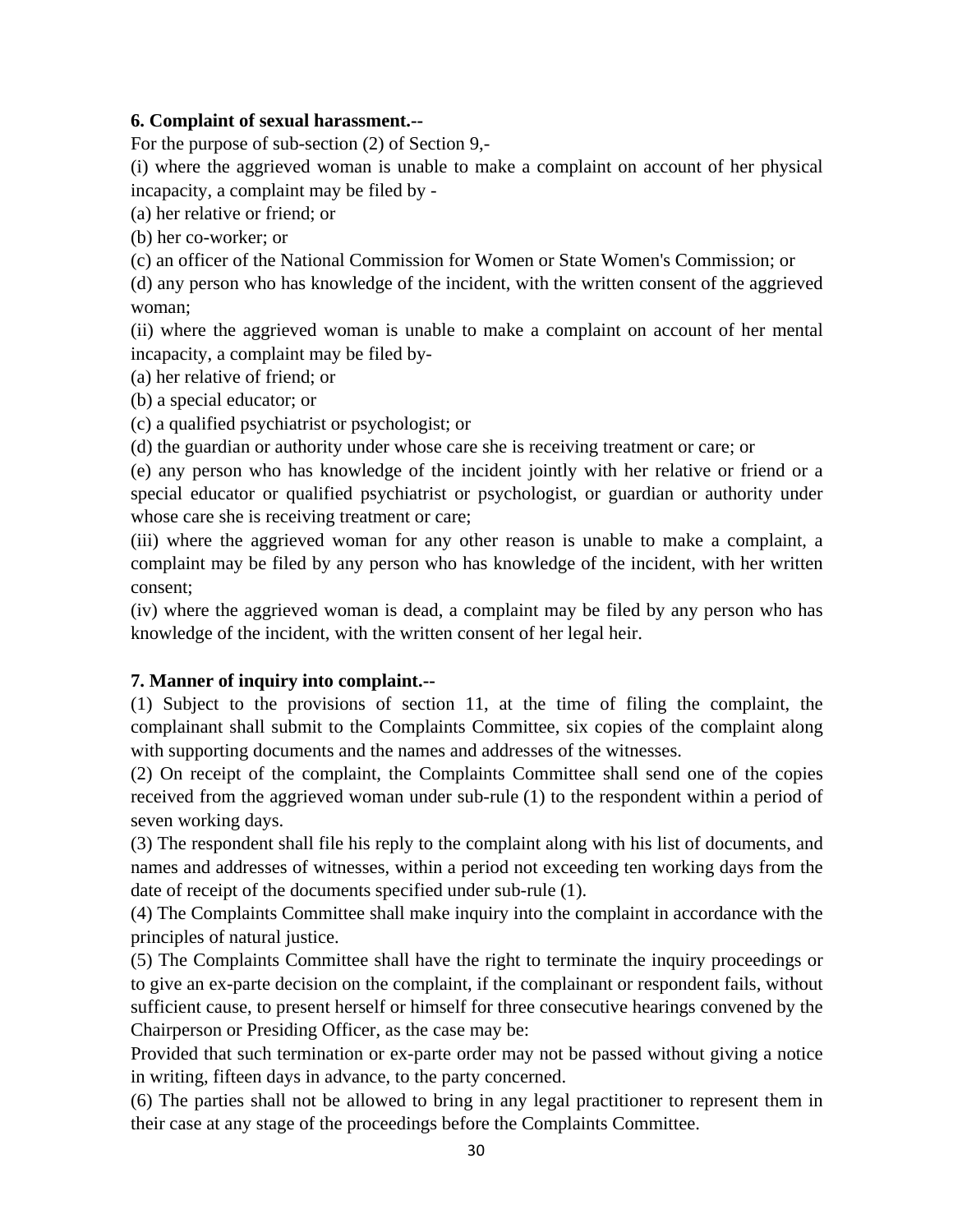(7) In conducting the inquiry, a minimum of three Members of the Complaints Committee including the Presiding Officer or the Chairperson, as the case may be, shall be present.

## **8. Other relief to complainant during pendency of inquiry.--**

The Complaints Committee at the written request of the aggrieved woman may recommend to the employer to-

(a) restrain the respondent from reporting on the work performance of the aggrieved woman or writing her confidential report, and assign the same to another officer;

(b) restrain the respondent in case of an educational institution from supervising any academic activity of the aggrieved woman.

## **9. Manner of taking action for** sexual harassment**.--**

Except in cases where service rules exist, where the Complaints Committee arrives at the conclusion that the allegation against the respondent has been proved, it shall recommend to the employer or the District Officer, as the case may be, to take any action including a written apology, warning, reprimand or censure, withholding of promotion, withholding of pay rise or increments, terminating the respondent from service or undergoing a counselling session or carrying out community service.

## **10. Action for false or malicious complaint or false evidence.--**

Except in cases where service rules exist, where the Complaints Committee arrives at the conclusion that the allegation against the respondent is malicious or the aggrieved woman or any other person making the complaint has made the complaint knowing it to be false or the aggrieved woman or any other person making the complaint has produced any forged or misleading document, it may recommend to the employer or District Officer, as the case may be, to take action in accordance with the provisions of rule 9.

## **11. Appeal.--**

Subject to the provisions of section 18, any person aggrieved from the recommendations made under sub-section (2) of section 13 or under clauses (i) or clause (ii) of sub-section (3) of section 13 or sub-section (1) or sub-section (2) of section 14 or section 17 or nonimplementation of such recommendations may prefer an appeal to the appellate authority notified under clause (a) of section 2 of the Industrial Employment (Standing Orders) Act, 1946 (20 of 1946).

## **12. Penalty for contravention of provisions of section 16.--**

Subject to the provisions of section 17, if any person contravenes the provisions of section 16, the employer shall recover a sum of five thousand rupees as penalty from such person.

## **13. Manner to organise workshops, etc.--**

Subject to the provisions of section 19, every employer shall-

(a) formulate and widely disseminate an internal policy or charter or resolution or declaration for prohibition, prevention and redressal of sexual harassment at the workplace